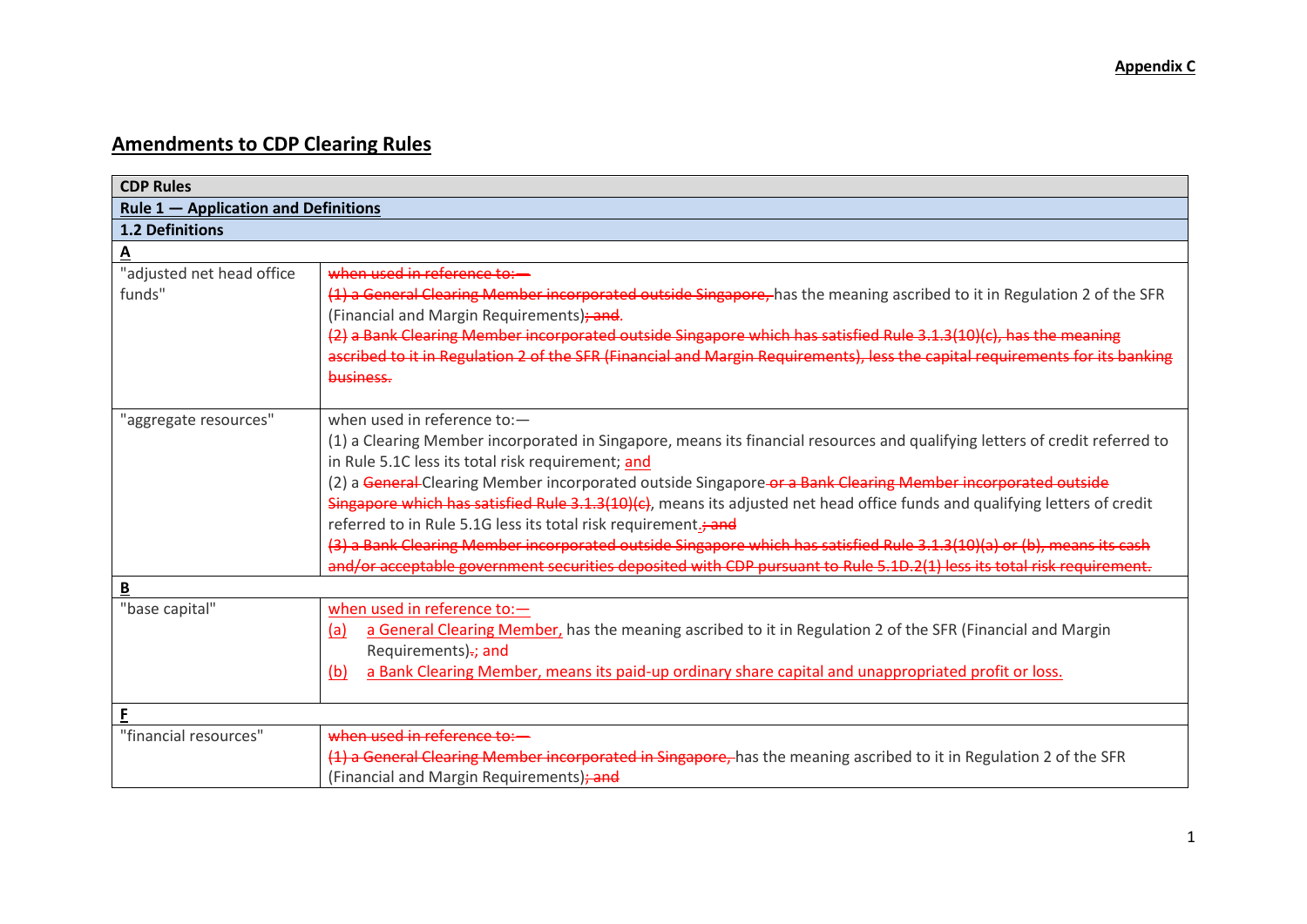| <b>CDP Rules</b>                   |                                                                                                                                                                                                                                                                                                                                                                                                                                                                                                                                                                                                                                                                                                                                                                                                                                                                                                                                                                                                                                                                                                                                                                   |
|------------------------------------|-------------------------------------------------------------------------------------------------------------------------------------------------------------------------------------------------------------------------------------------------------------------------------------------------------------------------------------------------------------------------------------------------------------------------------------------------------------------------------------------------------------------------------------------------------------------------------------------------------------------------------------------------------------------------------------------------------------------------------------------------------------------------------------------------------------------------------------------------------------------------------------------------------------------------------------------------------------------------------------------------------------------------------------------------------------------------------------------------------------------------------------------------------------------|
|                                    | (2) a Bank Clearing Member incorporated in Singapore, has the meaning ascribed to it in Regulation 2 of the SFR (Financial<br>and Margin Requirements), less the capital requirements for its banking business.                                                                                                                                                                                                                                                                                                                                                                                                                                                                                                                                                                                                                                                                                                                                                                                                                                                                                                                                                   |
| $\mathbf N$                        |                                                                                                                                                                                                                                                                                                                                                                                                                                                                                                                                                                                                                                                                                                                                                                                                                                                                                                                                                                                                                                                                                                                                                                   |
| "net head office funds"            | has the meaning ascribed to it in Regulation 2 of the SFR (Financial and Margin Requirements), means with respect to a<br>corporation incorporated or established outside Singapore, the net liability of the Singapore branch to its head office and<br>any other branches outside of Singapore. In the case of a Bank Clearing Member, its net liability shall include, without<br>limitation, the liability of its Asian Currency Unit.                                                                                                                                                                                                                                                                                                                                                                                                                                                                                                                                                                                                                                                                                                                        |
| T                                  |                                                                                                                                                                                                                                                                                                                                                                                                                                                                                                                                                                                                                                                                                                                                                                                                                                                                                                                                                                                                                                                                                                                                                                   |
| "total risk requirement"           | when used in reference to:-<br>(1) a General Clearing Member, has the meaning ascribed to it in Regulation 2 of the SFR (Financial and Margin<br>Requirements);<br>(2) a Bank Clearing Member incorporated in Singapore or a Bank Clearing Member incorporated outside Singapore which<br>has satisfied Rule 3.1.3(10)(c), has the meaning ascribed to it in Regulation 2 of the SFR (Financial and Margin<br>Requirements), except that such Bank Clearing Member shall only compute the total risk requirement for all Customers'<br>and proprietary positions in securities and derivatives contracts traded on any exchange, and OTC Contracts novated to<br>any clearing facility; and<br>(3) a Bank Clearing Member incorporated outside Singapore which has satisfied Rule 3.1.3(10)(a) or (b), has the meaning<br>ascribed to it in Regulation 2 of the SFR (Financial and Margin Requirements), except that such Bank Clearing Member<br>shall only compute the total risk requirement for all Customers' and proprietary positions in securities and derivatives<br>contracts traded on SGX-ST and SGX-DT, and OTC Contracts novated to CDP and SGX-DC. |
| $\mathbf R$                        |                                                                                                                                                                                                                                                                                                                                                                                                                                                                                                                                                                                                                                                                                                                                                                                                                                                                                                                                                                                                                                                                                                                                                                   |
| "RRA Financial<br>Requirement"     | means all applicable financial requirements (whether relating to capital, liquidity, risk or otherwise) imposed on a Clearing<br>Member by its Relevant Regulatory Authority.                                                                                                                                                                                                                                                                                                                                                                                                                                                                                                                                                                                                                                                                                                                                                                                                                                                                                                                                                                                     |
| "Relevant Regulatory<br>Authority" | means:<br>the authority(ies) or regulatory body(ies) that regulate(s) a Clearing Member's activities in the country where it is<br>(a)<br>carrying on such activities and from which it has applied for Clearing Membership; and<br>where the Clearing Member are carrying on regulated activities in Singapore, the MAS.<br>(b)                                                                                                                                                                                                                                                                                                                                                                                                                                                                                                                                                                                                                                                                                                                                                                                                                                  |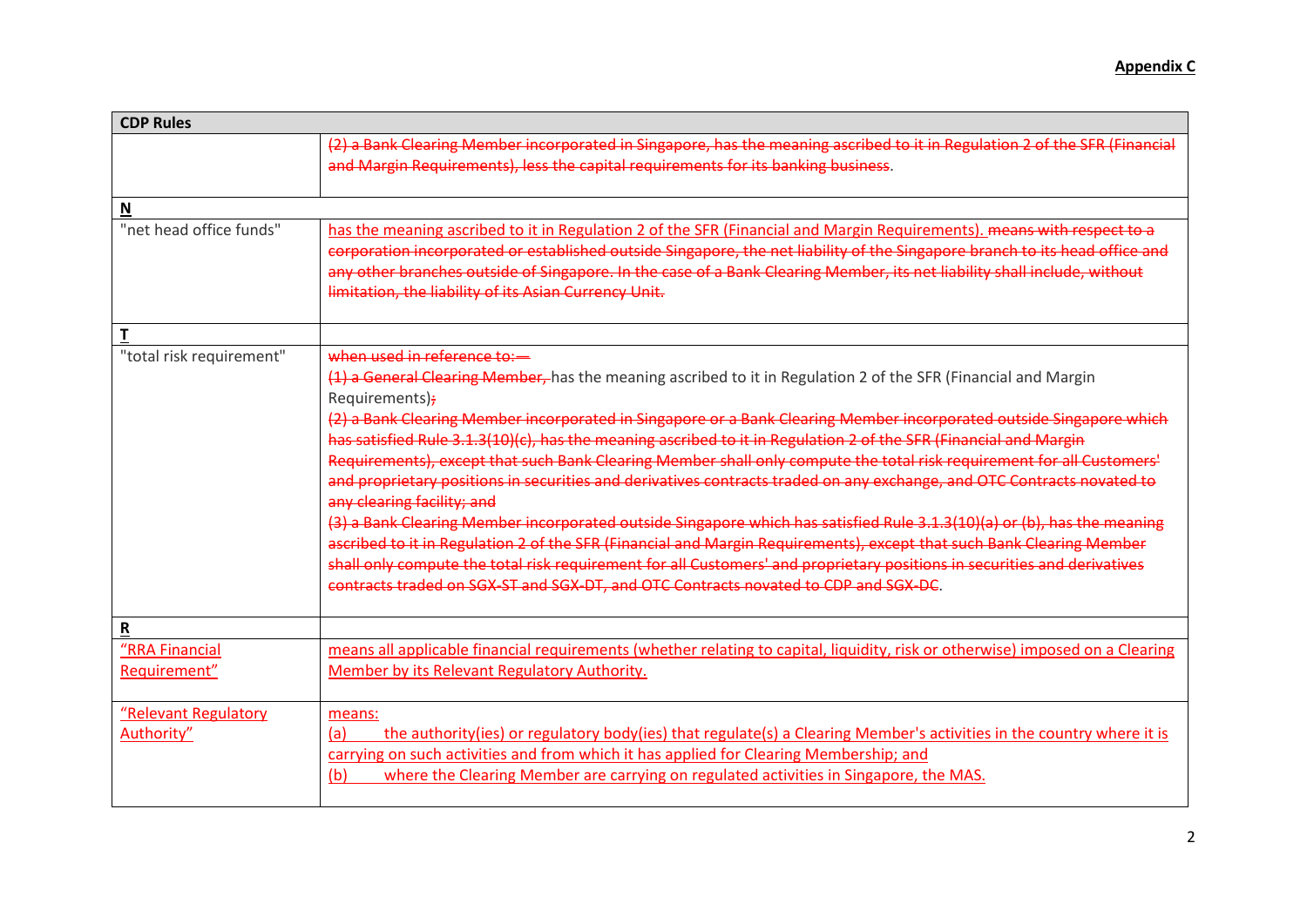| Rule 3 - Membership                                                                                                                                                                                                                                                                                                                                                                       |
|-------------------------------------------------------------------------------------------------------------------------------------------------------------------------------------------------------------------------------------------------------------------------------------------------------------------------------------------------------------------------------------------|
| <b>3.1 Clearing Member</b>                                                                                                                                                                                                                                                                                                                                                                |
| 3.1.3 Eligibility Criteria for Bank Clearing Members                                                                                                                                                                                                                                                                                                                                      |
| Unless otherwise prescribed by CDP, to be eligible for Clearing Membership as a Bank Clearing Member, an applicant must satisfy CDP that:-<br>(1) it is authorized to conduct banking business in Singapore pursuant to section 4 of the Banking Act (Chapter 19);                                                                                                                        |
| (2) it or its parent bank has obtained a credit rating that indicates, at least, adequate intrinsic safety and soundness, excluding external credit support,<br>and a limited ability to withstand adverse business or economic conditions from any rating agency registered with an appropriate authority;                                                                               |
| (3) upon admission, it shall-appoint register-at least one (1) Approved Executive Director person as a Chief Executive Officer pursuant to Rule 4;                                                                                                                                                                                                                                        |
| (4) it has, and upon admission will maintain, minimum capital and financial requirements pursuant to Rules 5.1.1A or 5.1D.2 (whichever is applicable)<br>and 5.4;                                                                                                                                                                                                                         |
| (5) its managerial or executive staff have a high standard of integrity and a level of knowledge (as may be deemed acceptable by CDP) on the nature,<br>risks and obligations in respect of the organised market or-contracts trades that it wishes to clear;                                                                                                                             |
| (6) it must have in place sufficient resources and establish and maintain adequate systems for preserving a sound liquidity and financial position at all<br>times including the maintaining of adequate staff and facilities for monitoring its cashflow and funding requirements and maintaining sufficient liquidity<br>for its day to day operations governed by this Clearing Rules; |
| (7) it must maintain segregated and adequate back-office functions in respect of its operations governed by this Clearing Rules;                                                                                                                                                                                                                                                          |
| (8) it satisfies any and all other requirements and criteria for such Clearing Membership, which CDP may from time to time hereafter prescribe; and                                                                                                                                                                                                                                       |
| (9) where it is incorporated in Singapore,<br>(a) it has a base capital of not less than S\$5,000,000; or<br>(b) in the case of an applicant admitted as a clearing member of CDP and SGX-DC, it has a base capital of not less than S\$8,000,000;<br>or such other amount as may be prescribed by CDP hereafter and from time to time; or                                                |

(10) where it is incorporated outside Singapore, (a) it has deposited, as security for its obligations to CDP, cash and/or acceptable government securities of not less than S\$5,000,000 with CDP; or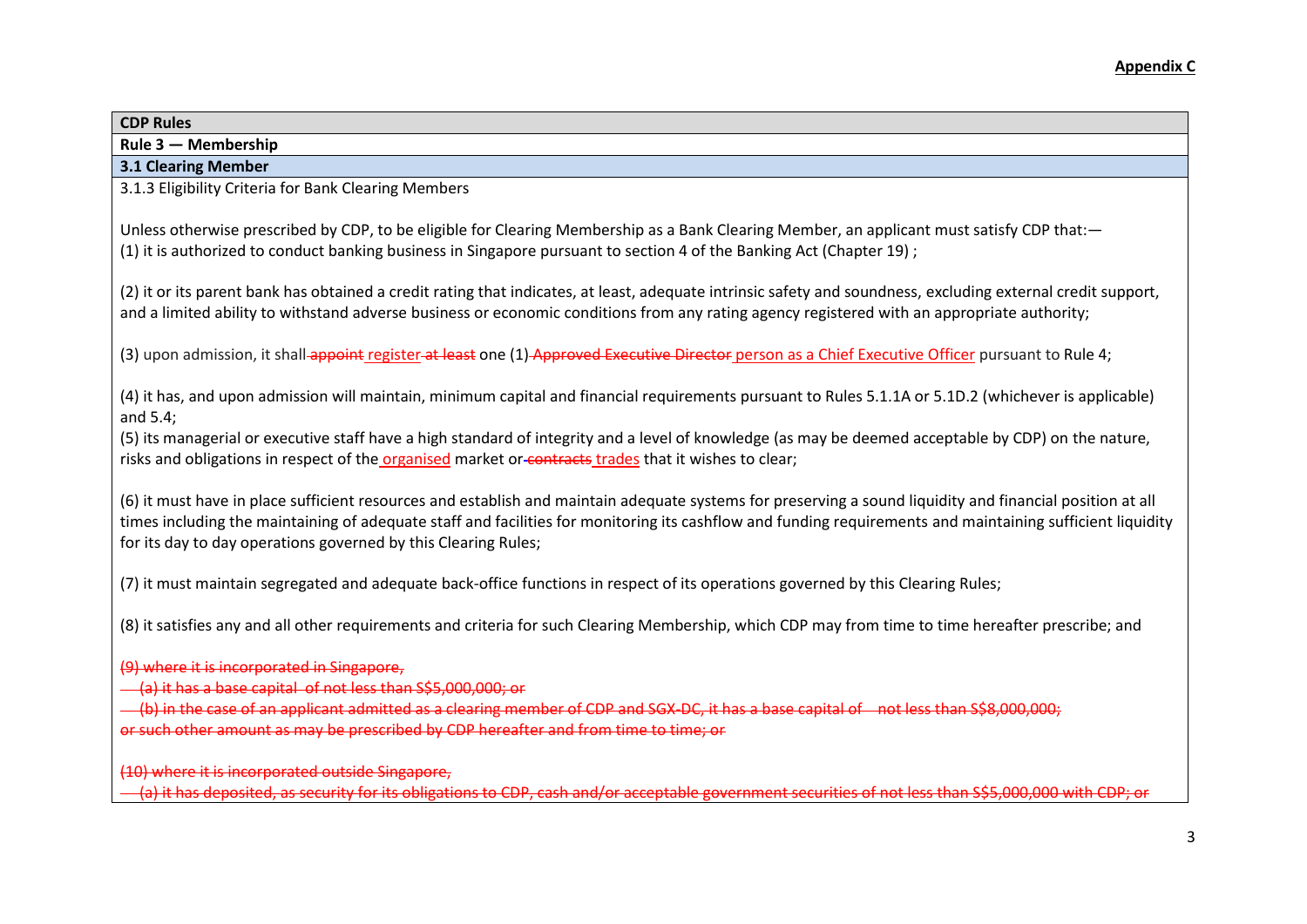(b) in the case of an applicant admitted as a clearing member of CDP and SGX-DC, it has deposited, as security for its obligations to CDP, cash and/or acceptable government securities of not less than S\$8,000,000 with CDP;

or such other amount as may be prescribed by CDP hereafter and from time to time, PROVIDED ALWAYS THAT:—

(i) if the Bank Clearing Member has deposited S\$8,000,000 with SGX-DC or such other amount as prescribed, pursuant to the corresponding provision relating to the prescribed minimum capital and financial requirements, in the SGX-DC Clearing Rules, it need not deposit a further S\$8,000,000 with CDP or such other amount as may be prescribed by CDP; and

(ii) CDP shall have the discretion to utilize or apportion in any manner, the S\$8,000,000 or such other amount as may be prescribed by CDP and/or SGX-DC, to satisfy the Bank Clearing Member's obligations to CDP and/or SGX-DC under this Clearing Rules and the SGX-DC Clearing Rules respectively. In deciding on the apportionment, CDP may, in consultation with SGX-DC, take into account factors, including but not limited to, the amount owed by the Bank Clearing Member to CDP and SGX-DC respectively; or

c) it has net head office funds of not less than S\$5,000,000 or in the case of an applicant admitted as a clearing member of CDP and SGX-DC, it has net head office funds of not less than S\$8,000,000, or such other amount as may be prescribed by CDP hereafter and from time to time, PROVIDED ALWAYS THAT CDP has the discretion to decide if an applicant may seek to rely on its net head office funds pursuant to this Rule 3.1.3(10)(c) instead of depositing cash and/or acceptable government securities pursuant to Rule 3.1.3(10)(a) or (b).

## **Rule 5 — Financial/Capital Requirements**

5.1 Minimum Capital and Financial Requirements of Clearing Members Incorporated in Singapore

5.1.1A

Each Bank Clearing Member incorporated in Singapore shall at all times:—

(1) Base Capital Requirement

(a) maintain a base capital of not less than S\$5,000,000; or

(b) in the case of a Bank Clearing Member who is also a clearing member of SGX-DC, maintain a base capital of not less than S\$8,000,000;

(2) Financial Resources RequirementRRA Financial Requirement comply with all applicable RRA Financial Requirementsnot cause or permit its financial resources to fall below its total risk requirement; and

(3) Other Requirements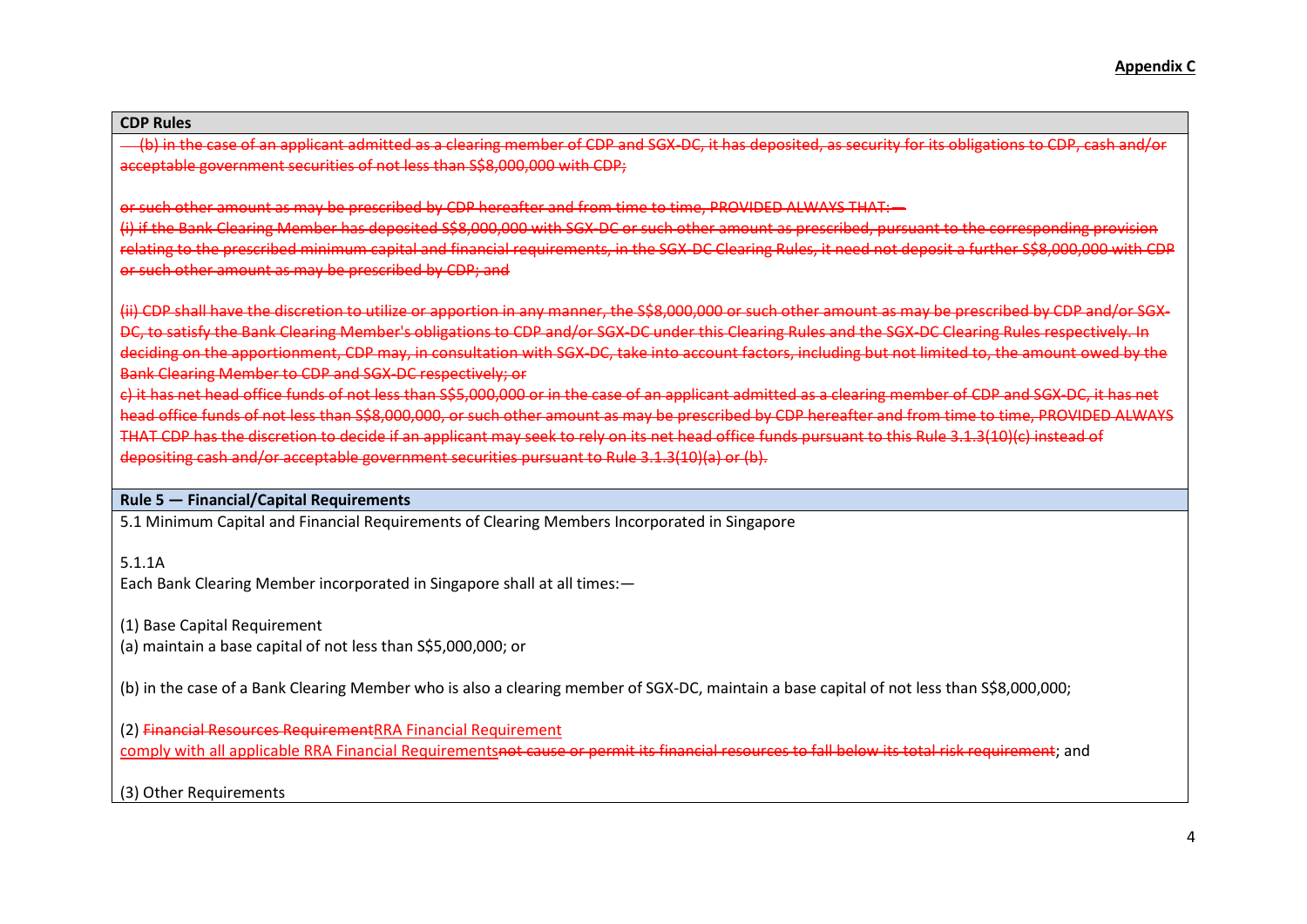comply with the accounting, reporting, book-keeping and any other financial and operational requirements prescribed by CDP in relation to the Bank Clearing Member's business governed by this Clearing Rules.

## **5.1A Early Warning Financial Requirements of Clearing Members Incorporated in Singapore**

5.1A.1

Each General Clearing Member incorporated in Singapore shall immediately notify CDP:—

(1) if its financial resources fall below 120% of its total risk requirement; or

(2) in the case of a General Clearing Member, if its aggregate indebtedness exceeds 600% of its aggregate resources.

# 5.1A.2

If CDP is notified by a Clearing Member under Rule 5.1A.1(1) or becomes aware (whether or not there has been any notification by the Clearing Member under Rule 5.1A.1(1)) that such Clearing Member's financial resources have fallen below 120% of its total risk requirement, CDP may direct÷

(1) where such Clearing Member is a General Clearing Member, to comply with one (1) or more of the directions prescribed under Regulation 7(3) of the SFR (Financial and Margin Requirements).

(2) where such Clearing Member is a Bank Clearing Member, to comply with one (1) or more of the directions described under Regulation 7(3) of the

SFR (Financial and Margin Requirements). For the avoidance of doubt, reference in Regulation 7(3) of the SFR (Financial and Margin Requirements) to:—

(a) "customer's positions, margins, collateral, assets and accounts" shall be read to mean customer's positions, margins, collateral, assets and accounts

falling within the Bank Clearing Member's business governed by this Clearing Rules; and

(b) "business" shall be read to mean the Bank Clearing Member's business governed by this Clearing Rules.

# Added on 1 July 2008.

# 5.1A.3

If CDP is notified by a General-Clearing Member under Rule 5.1A.1(2) or becomes aware (whether or not there has been any notification by such General Clearing Member under Rule 5.1A.1(2)) that such General-Clearing Member's aggregate indebtedness has exceeded 600% of its aggregate resources. CDP may direct such General-Clearing Member to comply with one (1) or more of the directions prescribed under Regulation 17(2) of the SFR (Financial and Margin Requirements).

**5.1B Notification Requirements of Clearing Members Incorporated in Singapore**

5.1B.1

Each Clearing Member incorporated in Singapore shall: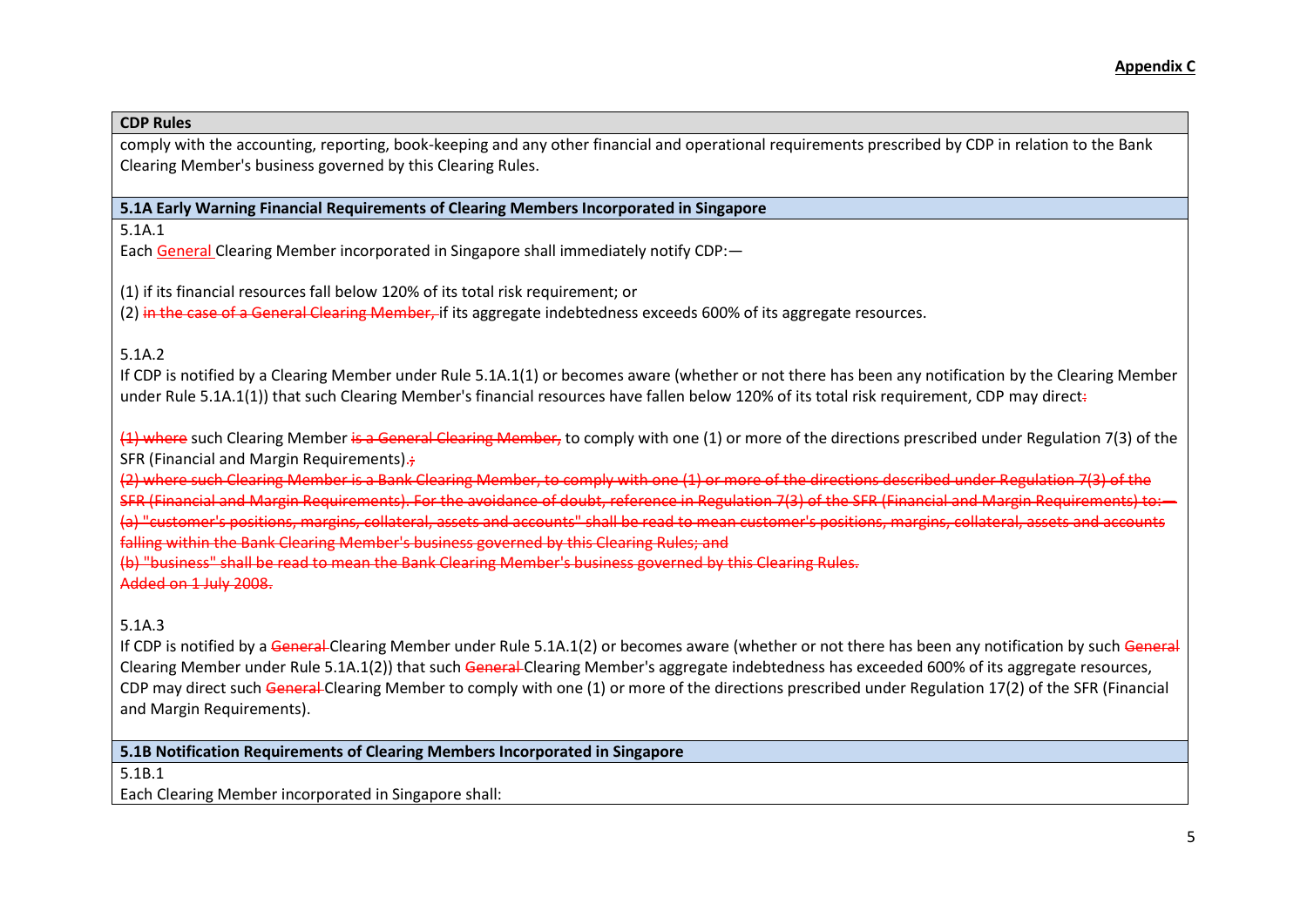(a) In the case of a General Clearing Member, immediately notify CDP if its financial resources fall below 150% of its total risk requirement.

(b) In the case of a Bank Clearing Member, immediately notify the Clearing House of any event in relation to its regulatory capital and liquidity ratios that is required to be reported to its Relevant Regulatory Authority.

5.1B.2

CDP may from time to time prescribe other notification requirements and conditions for exemptions or exceptions therefrom on all or any of the Clearing Members.

# 5.1B.3

If CDP is notified by a Clearing Member under Rule 5.1B.1 or becomes aware (whether or not there has been any notification by the Clearing Member under Rule 5.1B.1) that such Clearing Member's financial resources have fallen below 150% of its total risk requirement or that a reportable event in relation to its regulatory capital and liquidity ratios has occurred, CDP may direct such Clearing Member to do one (1) or more of the following actions:—

(1) submit (where applicable), the statements of assets and liabilities, financial resources, total risk requirement, aggregate indebtedness, and such other statements as required by CDP at such interval and for such time frame as determined by CDP;

(2) operate its business, or in the case of a Bank Clearing Member, its business governed by this Clearing Rules, in such manner and on such conditions as CDP may impose.

**5.1D Minimum Capital and Financial Requirements of Clearing Members Incorporated Outside Singapore**

5.1D.2

Each Bank Clearing Member incorporated outside Singapore shall at all times:—

(1) Base Capital Requirementwhere it has satisfied Rule 3.1.3(10)(A) or (b),

(a) maintain a base capital of not less than S\$5,000,000; or

(b) in the case of a Bank Clearing Member who is also a clearing member of SGX-DC, maintain a base capital of not less than S\$8,000,000; Cash and/or Acceptable Government Securities Requirement

(a) deposit, as security for its obligations to CDP, cash and/or acceptable government securities of not less than S\$5,000,000 with CDP; or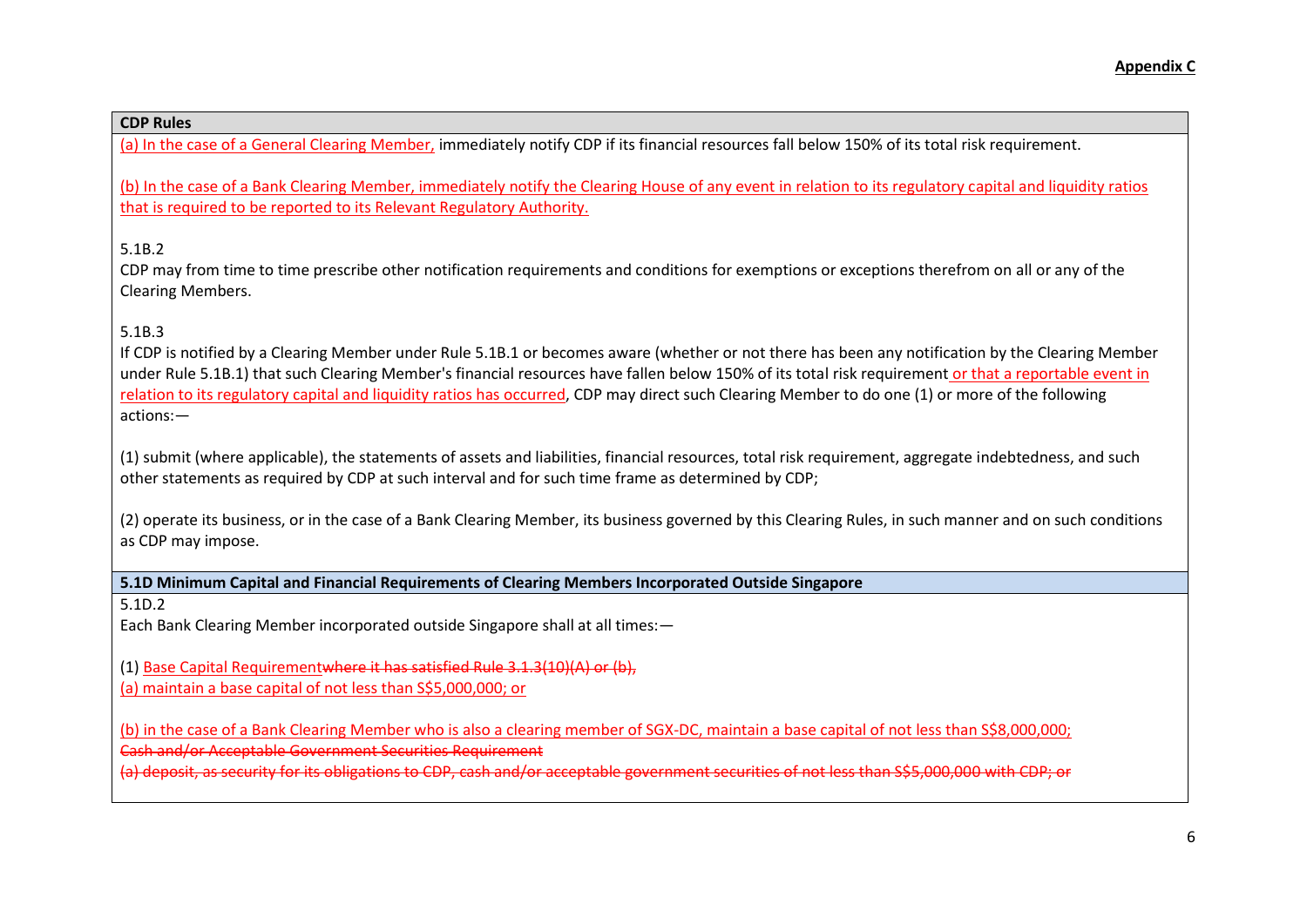#### **CDP Rules**

(b) in the case of a Bank Clearing Member who is also a clearing member of SGX-DC, deposit, as security for its obligations to CDP, cash and/or acceptable government securities of not less than S\$8,000,000 with CDP;

#### PROVIDED ALWAYS THAT:

(i) if the Bank Clearing Member has deposited S\$8,000,000 with SGX-DC or such other amount as prescribed, pursuant to the corresponding provision in the SGX-DC Clearing Rules, it need not deposit a further S\$8,000,000 with CDP or such other amount as may be prescribed by CDP; and

(ii) CDP shall have the discretion to utilize or apportion in any manner, the S\$8,000,000 or such other amount as may be prescribed by CDP and/or SGX-DC, to satisfy the Bank Clearing Member's obligations to CDP and/or SGX-DC under this Clearing Rules and the SGX-DC Clearing Rules respectively. In deciding on the apportionment, CDP may, in consultation with SGX-DC, take into account factors, including but not limited to, the amount owed by the Bank Clearing Member to CDP and SGX-DC respectively.; and

(c) not cause or permit its cash and/or acceptable government securities deposited with CDP or SGX-DC to fall below its total risk requirement; or

#### (2) RRA Financial Requirement

comply with all applicable RRA Financial Requirements; andwhere it has satisfied Rule 3.1.3(10)(C),

#### Net Head Office Funds Requirement

(a) maintain net head office funds of not less than S\$5,000,000 or in the case of a Bank Clearing Member who is also a clearing member of SGX-DC, maintain net head office funds of not less than S\$8,000,000; and

#### Adjusted Net Head Office Funds Requirement

(b) not cause or permit its adjusted net head office funds to fall below its total risk requirement; and

(3) Other Requirements

comply with the accounting, reporting, book-keeping and any other financial and operational requirements prescribed by CDP in relation to the Bank Clearing Member's business governed by this Clearing Rules.

## **5.1DA Liquidity Resource Requirement**

Each Bank Clearing Member incorporated outside Singapore shall deposit liquidity resources with CDP upon CDP's request, if CDP determines that any conditions exist which may threaten the ability of the Bank Clearing Member to satisfy its obligations to CDP and/or SGX-DC under this Clearing Rules and the SGX-DC Clearing Rules respectively.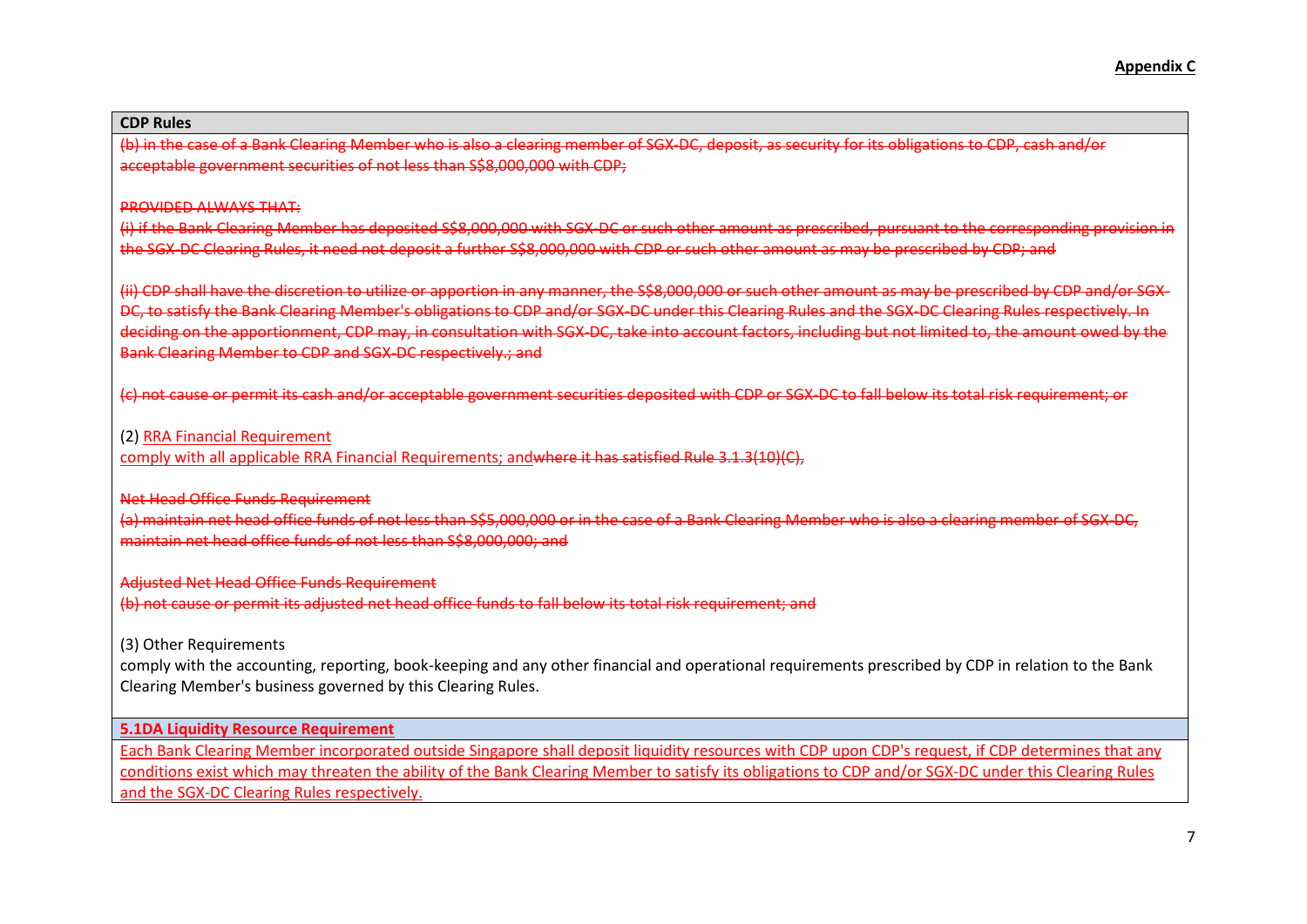### **CDP Rules**

Such liquidity resources shall be an amount up to S\$5,000,000, or S\$8,000,000 in the case of a Bank Clearing Member who is also a clearing member of SGX-DC, and shall be paid in cash and/or acceptable government securities within such time as determined by CDP.

**5.1E Early Warning Financial Requirements of Clearing Members Incorporated Outside Singapore**

5.1E.1

Each General Clearing Member incorporated outside Singapore shall immediately notify CDP:-

(1) if its adjusted net head office funds or cash and/or acceptable government securities deposited with CDP or SGX-DC pursuant to Rule 5.1D.2 (whichever is applicable), fall below 120% of its total risk requirement; or

(2) in the case of a General Clearing Member, if its aggregate indebtedness exceeds 600% of its aggregate resources.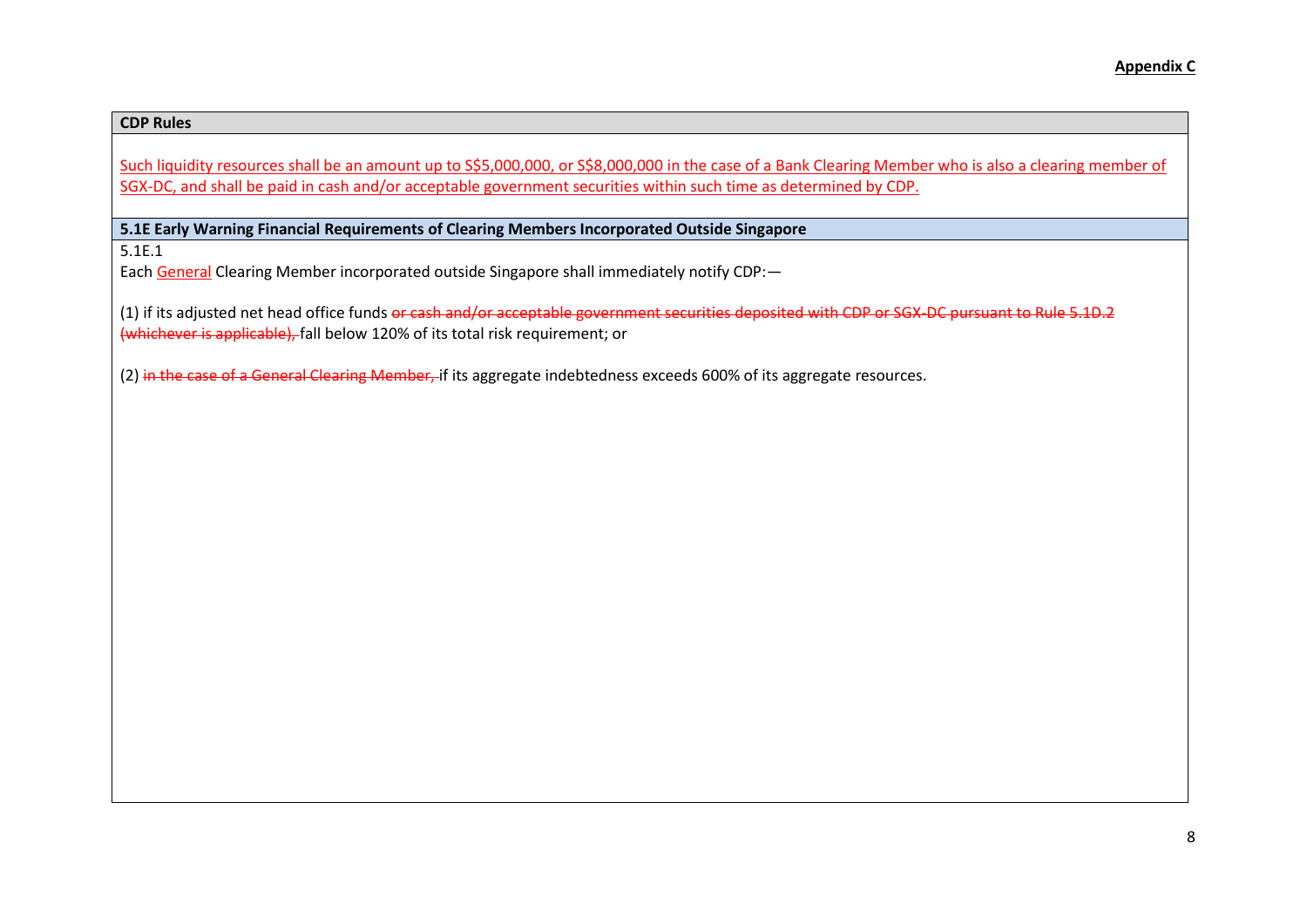| <b>Rules</b><br>___ |  |  |
|---------------------|--|--|
|                     |  |  |

# 5.1E.2

If CDP is notified by a Clearing Member under Rule 5.1E.1(1) or becomes aware (whether or not there has been any notification by the Clearing Member under Rule 5.1E.1(1)) that such Clearing Member's adjusted net head office funds or cash and/or acceptable government securities deposited with CDP or SGX-DC pursuant to Rule 5.1D.2(1) (whichever is applicable), have fallen below 120% of its total risk requirement, CDP may direct.

(4) where-such Clearing Member is a General Clearing Member, to comply with one (1) or more of the directions prescribed under Regulation 7(3) of the SFR (Financial and Margin Requirements);

(2) where such Clearing Member is a Bank Clearing Member, to comply with one (1) or more of the directions described under Regulation 7(3) of the

SFR (Financial and Margin Requirements). For the avoidance of doubt, reference in Regulation 7(3) of the SFR (Financial and Margin Requirements) to:— (a) "customer's positions, margins, collateral, assets and accounts" shall be read to mean customer's positions, margins, collateral, assets and accounts falling within the Bank Clearing Member's business governed by this Clearing Rules; and

(b) "business" shall be read to mean the Bank Clearing Member's business governed by this Clearing Rules.

# 5.1E.3

If CDP is notified by a General-Clearing Member under Rule 5.1E.1(2) or becomes aware (whether or not there has been any notification by such General Clearing Member under Rule 5.1E.1(2)) that such General-Clearing Member's aggregate indebtedness has exceeded 600% of its aggregate resources, CDP may direct such General-Clearing Member to comply with one (1) or more of the directions prescribed under Regulation 17(2) of the SFR (Financial and Margin Requirements).

**5.1F Notification Requirements of Clearing Members Incorporated Outside Singapore**

5.1F.1

Each Clearing Member incorporated outside Singapore shall:

(a) In the case of a General Clearing Member, immediately notify CDP if its adjusted net head office funds or cash and/or acceptable government securities deposited with CDP or SGX-DC pursuant to Rule 5.1D.2 (whichever is applicable), fall below 150% of its total risk requirement.; and

(b) In the case of a Bank Clearing Member, immediately notify CDP of any event in relation to its regulatory capital and liquidity ratios that is required to be reported to its Relevant Regulatory Authority.

5.1F.2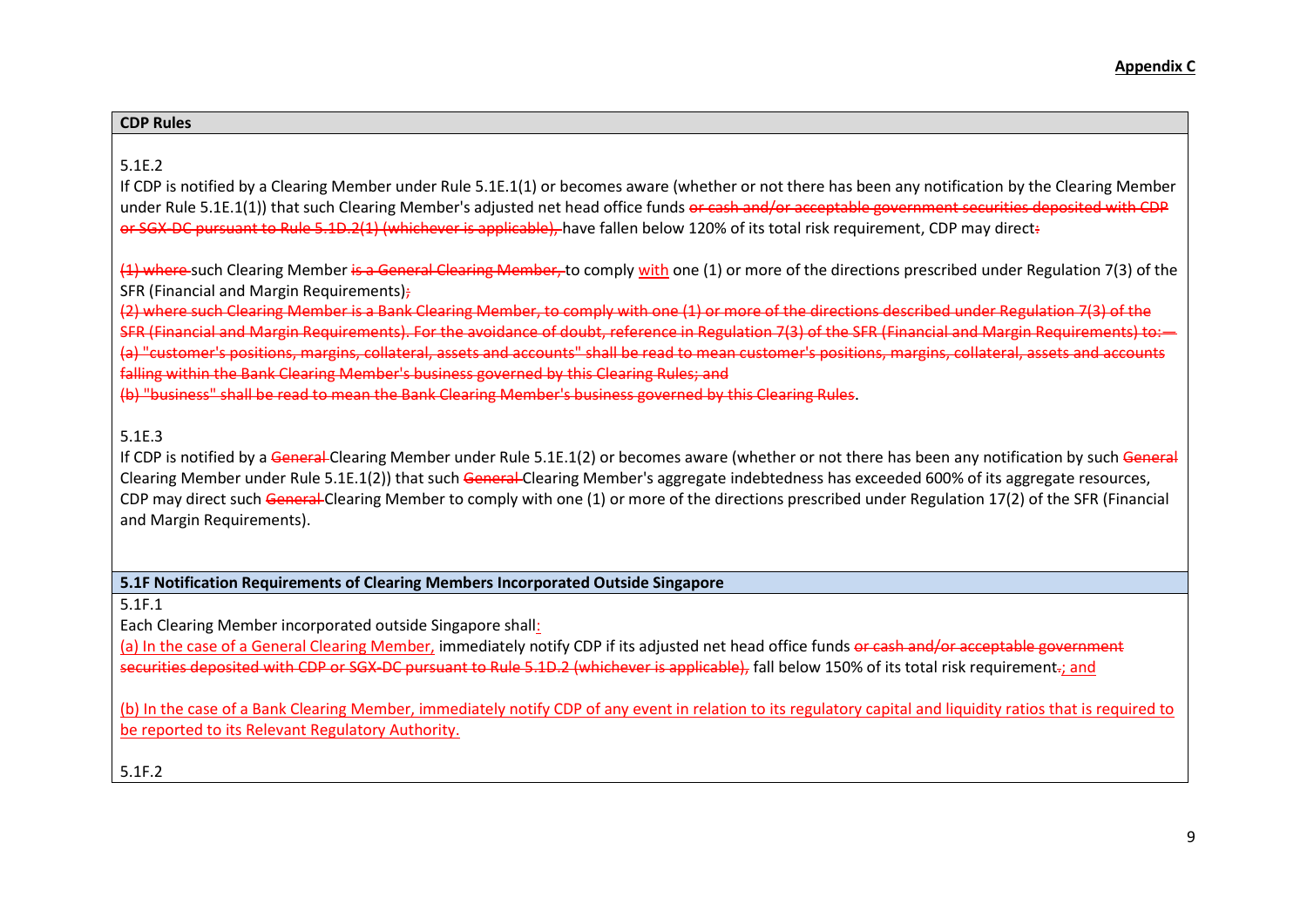CDP may from time to time prescribe other notification requirements and conditions for exemptions or exceptions therefrom on all or any of the Clearing Members.

# 5.1F.3

If CDP is notified by a Clearing Member under Rule 5.1F.1 or becomes aware (whether or not there has been any notification by the Clearing Member under Rule 5.1F.1) that such Clearing Member's adjusted net head office funds<del>, as the case may be, or cash and/or acceptable government securities</del> deposited with CDP or SGX-DC pursuant to Rule 5.1D.2(1) (whichever is applicable), have fallen below 150% of its total risk requirement, or that a reportable event in relation to its regulatory capital and liquidity ratios has occurred, CDP may direct such Clearing Member to do one (1) or more of the following actions:—

(1) submit (where applicable), the statements of assets and liabilities, adjusted net head office funds, cash and/or acceptable government securities deposited with CDP or SGX-DC, aggregate indebtedness, total risk requirement, and such other statements as required by CDP at such interval and for such time frame as may be determined by CDP; and

(2) operate its business, or in the case of a Bank Clearing Member, its business governed by this Clearing Rules, in such manner and on such conditions as CDP may impose.

**5.1J Notification of Reduction in Capital** 

5.1J

Every Clearing Member shall:—

5.1J.1 except in the case of a Bank Clearing Member, report to CDP within 48 hours of occurrence of any reduction in excess of 20% in its financial resources or adjusted net head office funds, as the case may be, from the previously submitted financial statement; or

5.1J.2 in the case of a Bank Clearing Member, report to CDP within 48 hours of occurrence of any reduction in excess of 20% in its regulatory capital from the previously submitted financial statement.

## **5.8 Monthly Returns**

5.8.1

Each Clearing Member must make and keep as a record formal computations of its capital and financial requirements pursuant to:—

(1) in the case of a General Clearing Member, Rules 5.1, 5.1A, 5.1B, 5.1C, 5.1D, 5.1E, 5.1F, 5.1G, 5.4, 5.5, 5.6 and 5.7; or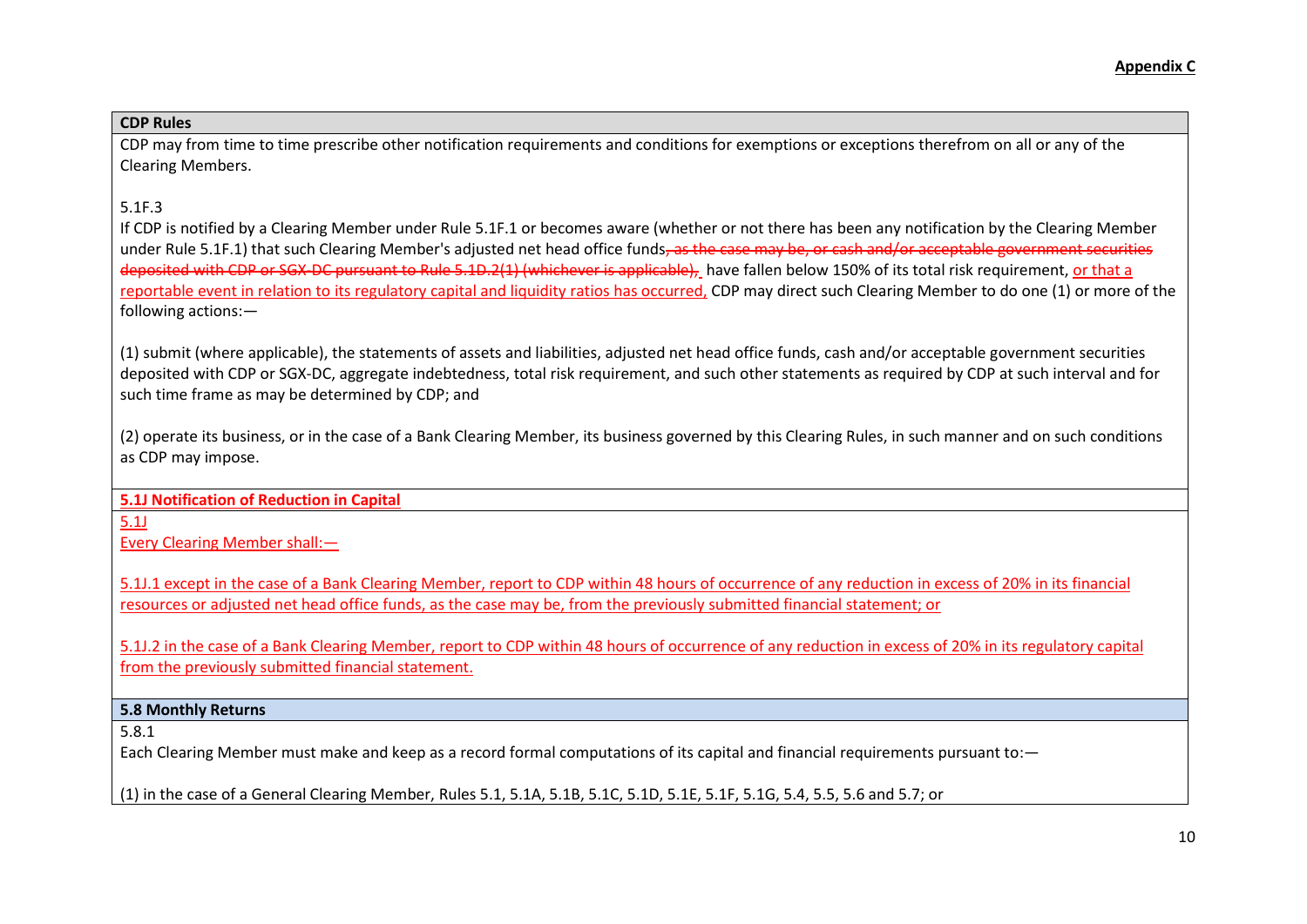(2) in the case of a Bank Clearing Member, Rules 5.1,  $\frac{1}{2}$ ,  $\frac{1}{2}$ ,  $\frac{1}{2}$ ,  $\frac{1}{2}$ ,  $\frac{1}{2}$ ,  $\frac{1}{2}$ ,  $\frac{1}{2}$ ,  $\frac{1}{2}$ ,  $\frac{1}{2}$ ,  $\frac{1}{2}$ ,  $\frac{1}{2}$ ,  $\frac{1}{2}$ ,  $\frac{1}{2}$ ,  $\frac{1}{2}$ ,  $\frac{1}{2}$ ,  $\$ 

as of the close of business each month, or in the case of capital adequacy report of Bank Clearing Members, quarterly. The computations must be in such form as CDP may prescribe and submitted to CDP within fourteen (14) calendar days after the end of each month, or such time frame as CDP may prescribe.

5.9.2 Statutory Audit Report For General Clearing Members

Without prejudice to such audit and/or reporting requirements as may be imposed by CDP from time to time, a General Clearing Member shall furnish to CDP, within five (5) months of the end of its financial year or within such longer period as may be permitted in writing by CDP, the relevant forms which a General Clearing Member is required to lodge in the prescribed format under Regulation 27(9) of the SFR (Financial and Margin Requirements), the annual accounts duly audited by, and the certificate of, its auditor or auditors who shall be a public accountant or a firm of public accountants approved by CDP. The certificate shall pertain to the audit conducted by such auditor or auditors in respect of the financial year aforesaid and shall be in such form prescribed by the Relevant Regulatory Authority. state, at a minimum:

(1) whether, in the opinion of the auditor or auditors, the General Clearing Member has complied with the capital and financial requirements as set out in this Clearing Rules and the SFR (Financial and Margin Requirements);

(2) whether, in the opinion of the auditor or auditors, the General Clearing Member's books of accounts and records are those usual in a business of that nature and appear to have been kept in a proper manner in accordance with the provisions of this Clearing Rules and the SFA;

(3) whether, in the opinion of the auditor or auditors, the financial position of the General Clearing Member is such as to enable it to conduct its business on sound grounds, having regard to the nature and volume of the business transacted during its past financial year as shown by its books of accounts and records; and

(4) whether the auditor or auditors has or have obtained all the necessary information and explanations for the proper conduct of the audit and to enable him or them to furnish his or their certificate.

5.9.5 Audit Report For Bank Clearing Members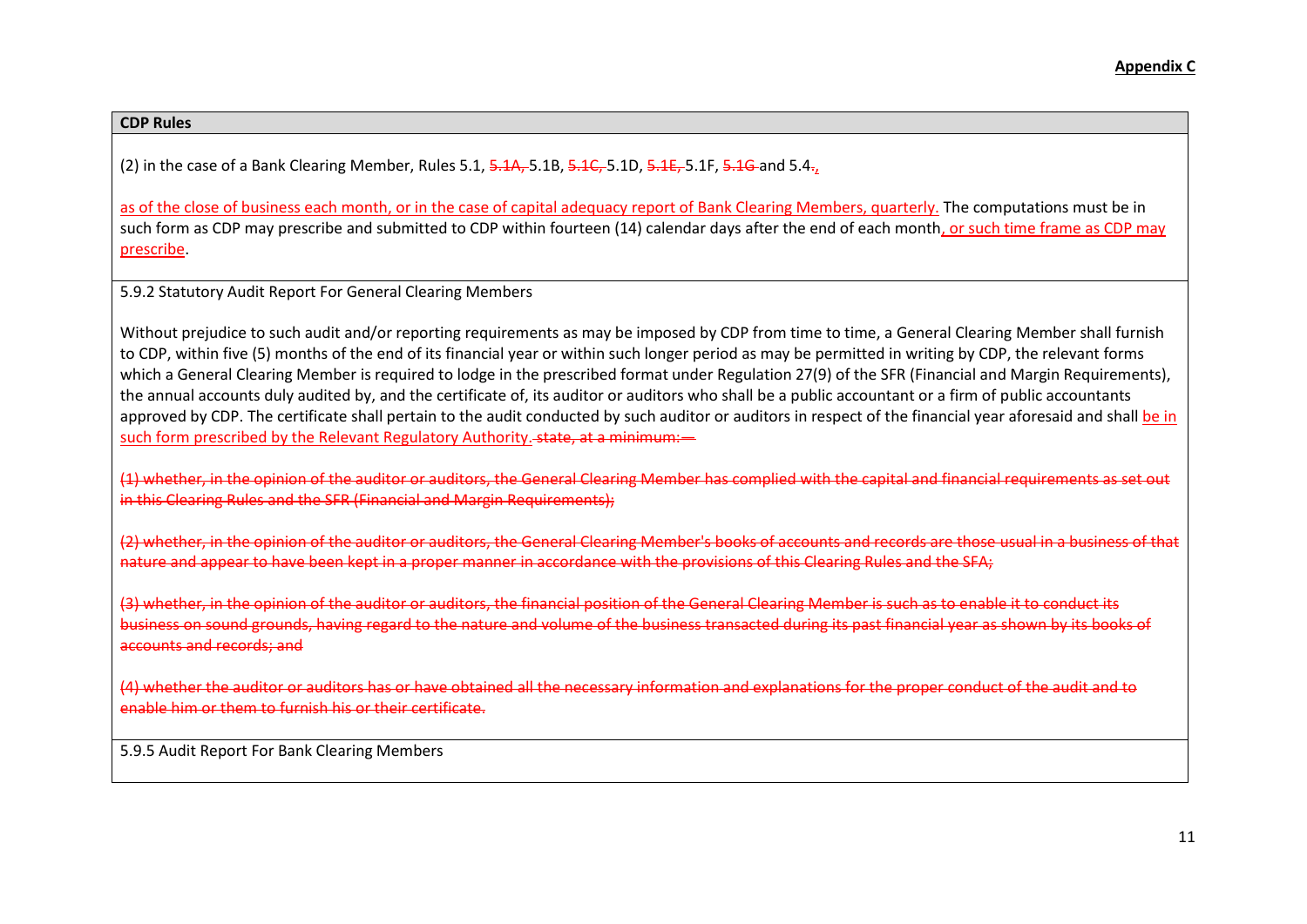Without prejudice to such audit and/or reporting requirements as may be imposed by CDP from time to time, a Bank Clearing Member shall furnish to CDP within five (5) months of the end of its financial year or within such longer period as may be permitted in writing by CDP, the relevant forms which a Bank Clearing Member is required to lodge in the prescribed format under Rule 5.8.1, the annual accounts duly audited by, and the certificate of its auditor or auditors. The certificate shall pertain to the audit conducted by such auditor or auditors in respect of the financial year aforesaid and shall be in such form prescribed by the Relevant Regulatory Authority. state, at a minimum:

(1) whether, in the opinion of the auditor or auditors, the Bank Clearing Member has complied with the capital and financial requirements set out in this Clearing Rules;

(2) whether, in the opinion of the auditor or auditors, the Bank Clearing Member's books of accounts and records are those usual in a business of that nature and appear to have been kept in a proper manner in accordance with the provisions of this Clearing Rules;

(3) whether, in the opinion of the auditor or auditors, the financial position of the Bank Clearing Member is such as to enable it to conduct its business governed by this Clearing Rules, on sound grounds, having regard to the nature and volume of the business transacted during its past financial year as shown by its books of accounts and records; and

(4) whether the auditor or auditors has or have obtained all the necessary information and explanations for the proper conduct of the audit and to enable him or them to furnish his or their certificate.

## 5.9.6

Where, in the performance of his or their duties, the Bank Clearing Member's auditor or auditors becomes or become aware:—

(1) of any matter in relation to the Bank Clearing Member's business governed by this Clearing Rules, which in his or their opinion adversely affects or may adversely affect the financial position of the Bank Clearing Member to a material extent,

(2) of any matter which in his or their opinion constitutes or may constitute a contravention of any applicable provision of the SFA or this Clearing Rules or an offence involving fraud or dishonesty in relation to the Bank Clearing Member's business governed by this Clearing Rules,

(3) of any irregularity in the Bank Clearing Member's business governed by this Clearing Rules, that has or may have a material effect upon the accounts, including irregularities that jeopardise the moneys or other assets of any customer of the Bank Clearing Member, or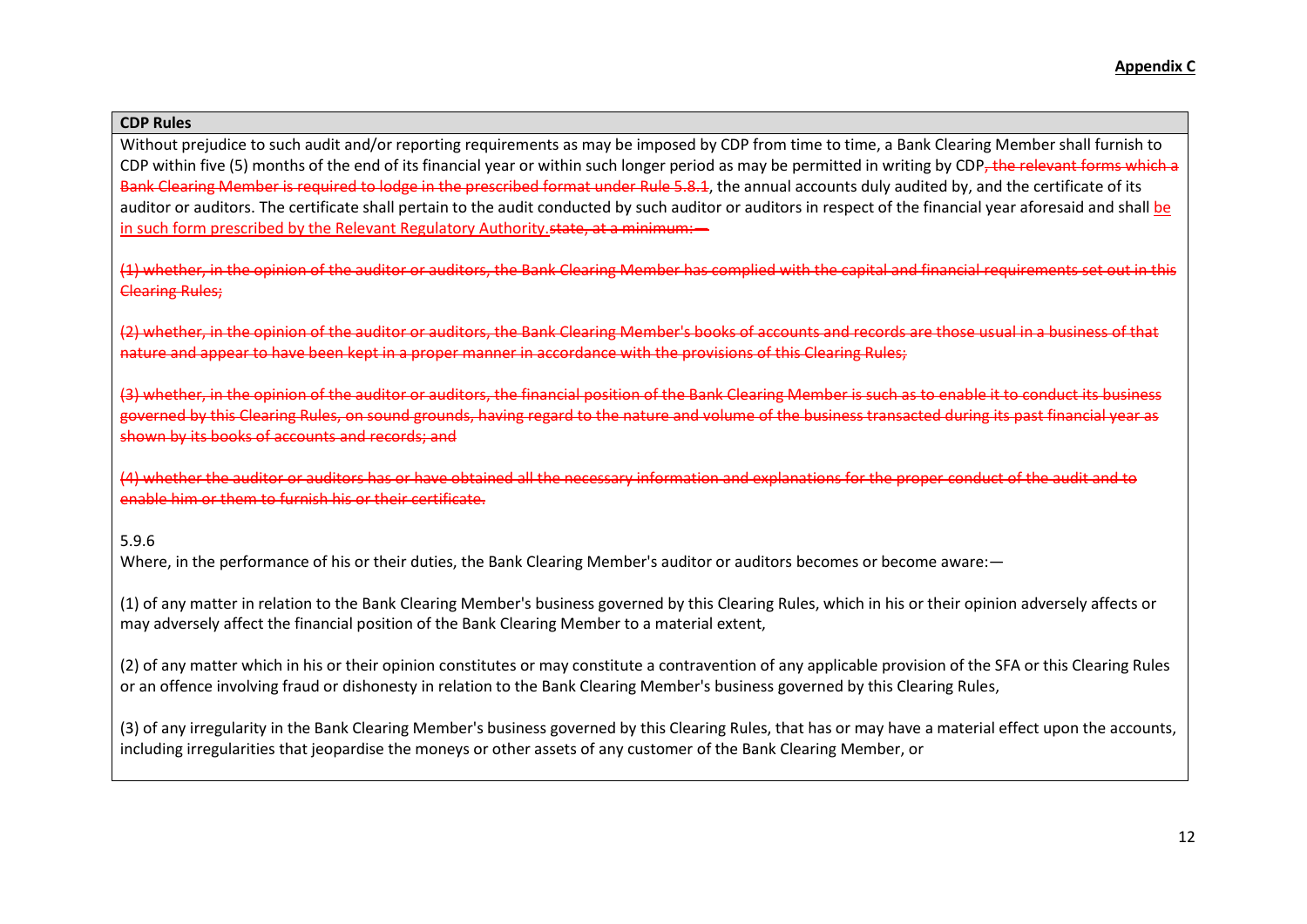(4) that the accounting system, internal accounting control and procedures for safeguarding moneys or other assets, in relation to the Bank Clearing Member's business governed by this Clearing Rules, are inadequate and the inadequacies have a material effect on the accounts, the auditor or auditors shall immediately report the matter to CDP.

## **5.11 Other Financial Requirements**

5.11.3 Qualifying Subordinated Loan

(1) A General Clearing Member shall obtain the prior approval of CDP if it enters a subordinated loan agreement in a format other than the format prescribed by CDP from time to time.

(2) Each General Clearing Member incorporated in Singapore, shall immediately notify CDP when it draws down a qualifying subordinated loan, no later than the date of draw down.

(3) A General Clearing Member incorporated in Singapore:—

(a) shall not repay, whether in part or in full, any subordinated loan principal before the maturity date without the prior approval of CDP;

(b) shall not repay, whether in part or in full, any subordinated loan principal that has matured:—

(i) unless the Clearing Member notifies CDP at least one (1) Market Day before the date of repayment;

(ii) if the financial resources of the Clearing Member, are less than 150% of its total risk requirement;

(iii) in the case of a General Clearing Member, if its aggregate indebtedness exceeds 600% of its aggregate resources;

(iv) if such a repayment will cause an event in [Rules 5.11.3](http://rulebook.sgx.com/en/display/display.html?rbid=3271&element_id=525) (2)(b)(ii) or (iii) to occur; or

(v) if CDP has prohibited in writing such a repayment.

## **Schedules**

Schedule A

Rule 5 — Financial/Capital Requirements

| <b>Rule Violation</b> | <b>Whether</b><br>composition<br>may be offered | <b>Composition Amount which may be</b><br>Offered by CDP, where CDP has<br>Determined the Clearing Member to be imposable by the<br>Liable | <b>Mandatory</b><br>minimum penalty<br>DC. |
|-----------------------|-------------------------------------------------|--------------------------------------------------------------------------------------------------------------------------------------------|--------------------------------------------|
|-----------------------|-------------------------------------------------|--------------------------------------------------------------------------------------------------------------------------------------------|--------------------------------------------|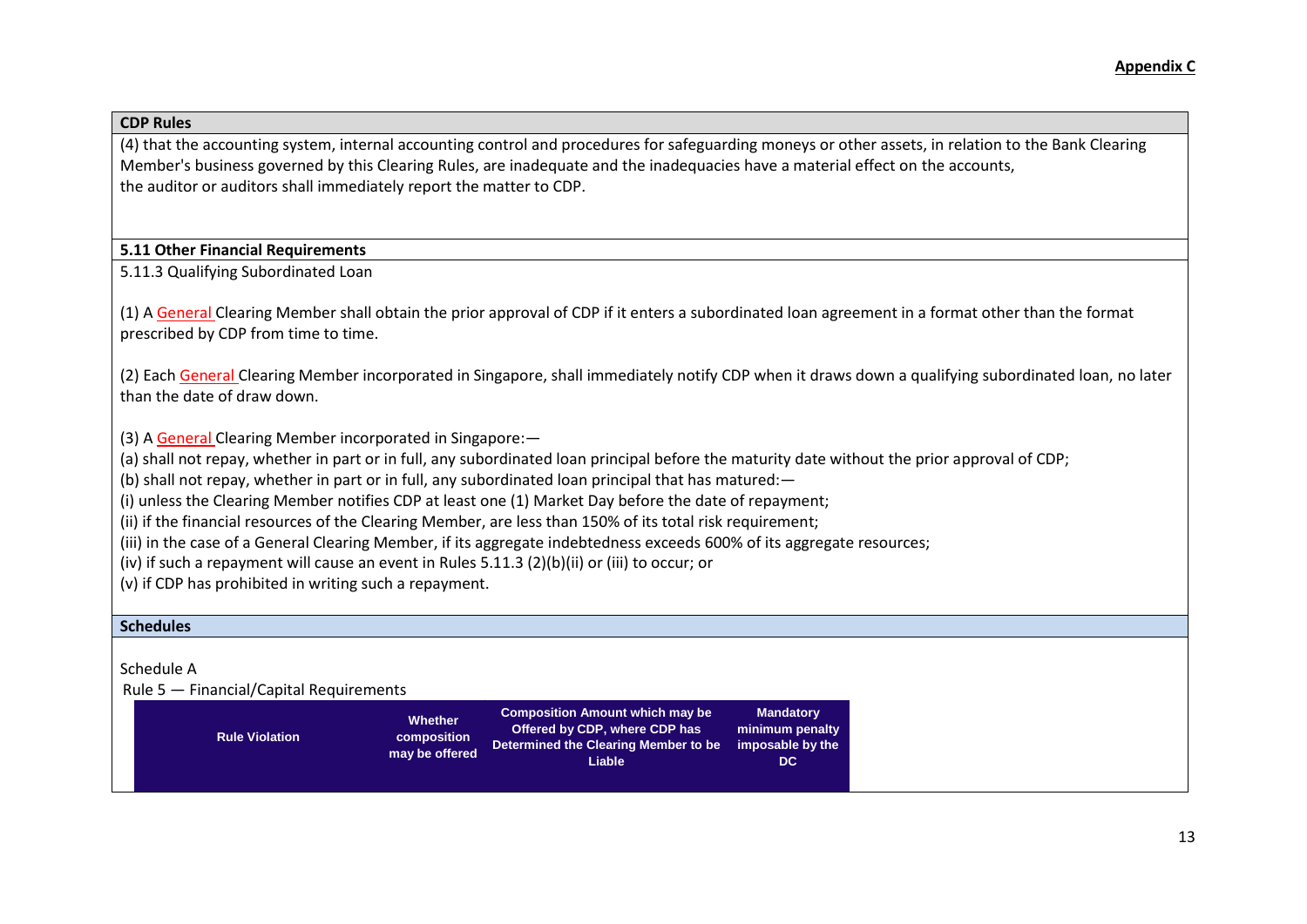| <b>CDP Rules</b>                     |                                                                                                                    |              |                      |                      |                       |      |
|--------------------------------------|--------------------------------------------------------------------------------------------------------------------|--------------|----------------------|----------------------|-----------------------|------|
| <b>Rule</b><br><b>Chapter/Number</b> | <b>Brief Description of</b><br><b>Rule</b>                                                                         |              | 1st<br>Violation     | 2nd Violation        | 3rd<br>Violation      |      |
|                                      | Rule 5 - Financial/Capital Requirements                                                                            |              |                      |                      |                       |      |
| 5.1                                  | Minimum Capital and Financial Requirements of Clearing Members Incorporated in Singapore                           |              |                      |                      |                       |      |
| 5.1.1(1)                             | General Clearing Member to<br>maintain base capital<br>requirement                                                 | Compoundable | $$2,000-$<br>\$4,000 | $$4,000-$<br>\$7,000 | $$7,000-$<br>\$10,000 | N.A. |
| 5.1.1(2)                             | General Clearing Member to<br>meet financial resources<br>requirement                                              | Compoundable | $$2,000-$<br>\$4,000 | $$4,000-$<br>\$7,000 | $$7,000-$<br>\$10,000 | N.A. |
| 5.1.1(3)                             | General Clearing Member to<br>meet aggregate<br>indebtedness requirement                                           | Compoundable | $$2,000-$<br>\$4,000 | $$4,000-$<br>\$7,000 | $$7,000-$<br>\$10,000 | N.A. |
| 5.1.1(4)                             | General Clearing Member to<br>comply with other financial<br>and operational requirements<br>prescribed by CDP     | Compoundable | $$2,000-$<br>\$4,000 | $$4,000-$<br>\$7,000 | $$7,000-$<br>\$10,000 | N.A. |
| 5.1.1A(1)                            | Bank Clearing Member to<br>maintain base capital<br>requirement                                                    | Compoundable | $$2,000-$<br>\$4,000 | $$4,000-$<br>\$7,000 | $$7,000-$<br>\$10,000 | N.A. |
| 5.1.1A(2)                            | Bank Clearing Member to<br>meet financial resources<br>requirement comply with<br><b>RRA Financial Requirement</b> | Compoundable | $$2,000-$<br>\$4,000 | $$4,000-$<br>\$7,000 | $$7,000-$<br>\$10,000 | N.A. |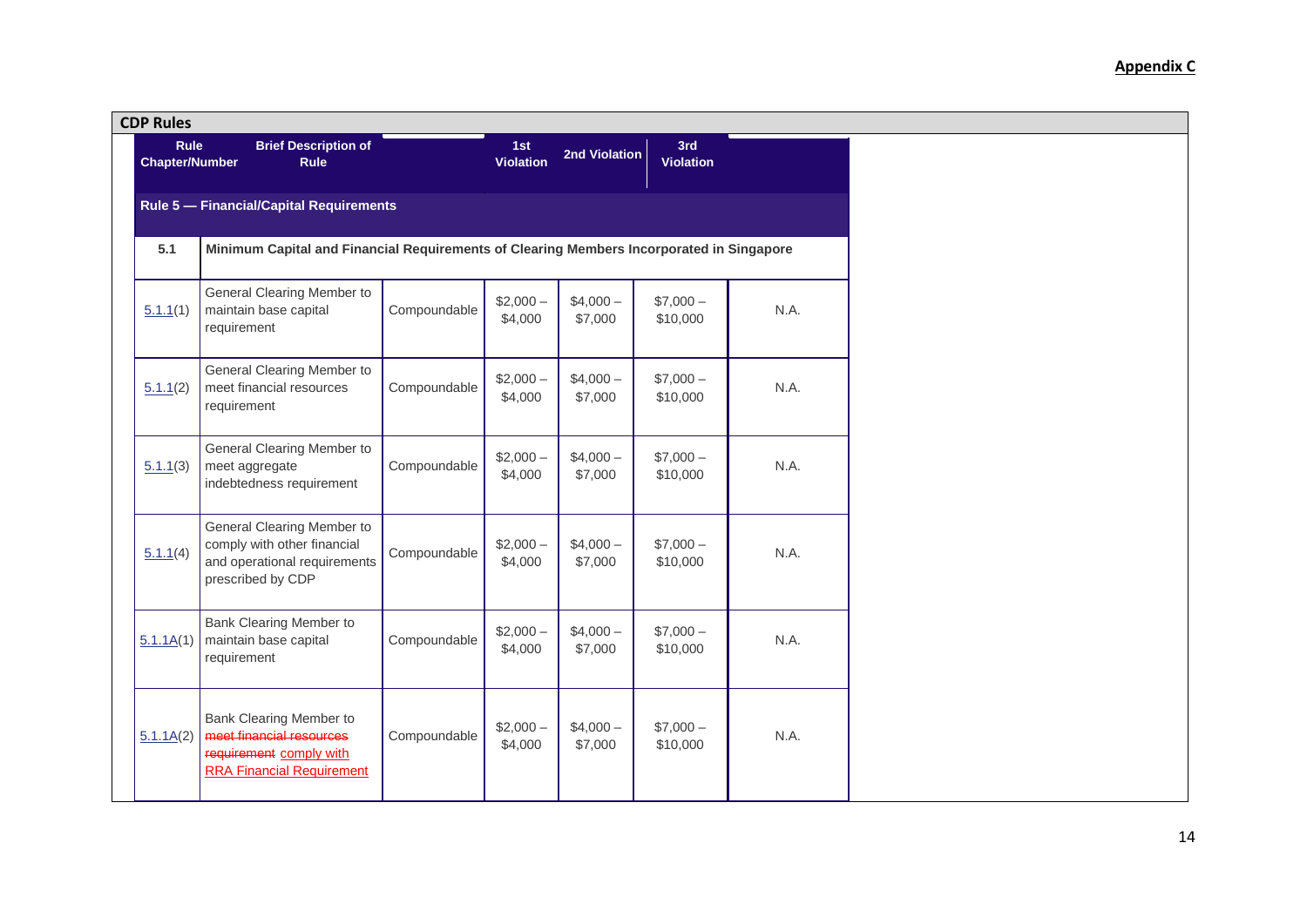| <b>CDP Rules</b> |                                                                                                                                                                                                                                                                                                        |                     |                      |                      |                       |          |
|------------------|--------------------------------------------------------------------------------------------------------------------------------------------------------------------------------------------------------------------------------------------------------------------------------------------------------|---------------------|----------------------|----------------------|-----------------------|----------|
| 5.1.1A(3)        | Bank Clearing Member to<br>comply with other financial<br>and operational requirements<br>prescribed by CDP                                                                                                                                                                                            | Compoundable        | $$2,000-$<br>\$4,000 | $$4,000-$<br>\$7,000 | $$7,000-$<br>\$10,000 | N.A.     |
| 5.1.1B(3)        | Clearing Member to<br>immediately notify CDP of<br>failure, or impending failure,<br>to comply with minimum<br>capital and financial<br>requirements                                                                                                                                                   | Compoundable        | $$2,000-$<br>\$4,000 | $$4,000-$<br>\$7,000 | $$7,000-$<br>\$10,000 | N.A.     |
| 5.1.1C           | Clearing Member to comply<br>with CDP's directions where<br>Clearing Member has failed<br>to comply with the minimum<br>capital and financial<br>requirements                                                                                                                                          | Not<br>Compoundable |                      | Not Compoundable     |                       | \$10,000 |
| 5.1A             | Early Warning Financial Requirements of Clearing Members Incorporated in Singapore                                                                                                                                                                                                                     |                     |                      |                      |                       |          |
| 5.1A.1           | <b>General Clearing Member to</b><br>immediately notify CDP<br>where financial resources<br>have fallen below 120% of its<br>total risk requirement, or, in<br>the case of a General<br><b>Clearing Member, where its</b><br>aggregate indebtedness has<br>exceeded 600% of its<br>aggregate resources | Compoundable        | $$2,000-$<br>\$4,000 | $$4,000-$<br>\$7,000 | $$7,000-$<br>\$10,000 | N.A.     |
| 5.1A.2           | <b>General</b> Clearing Member to<br>comply with CDP's directions<br>where financial resources                                                                                                                                                                                                         | Not<br>Compoundable |                      | Not Compoundable     |                       | \$10,000 |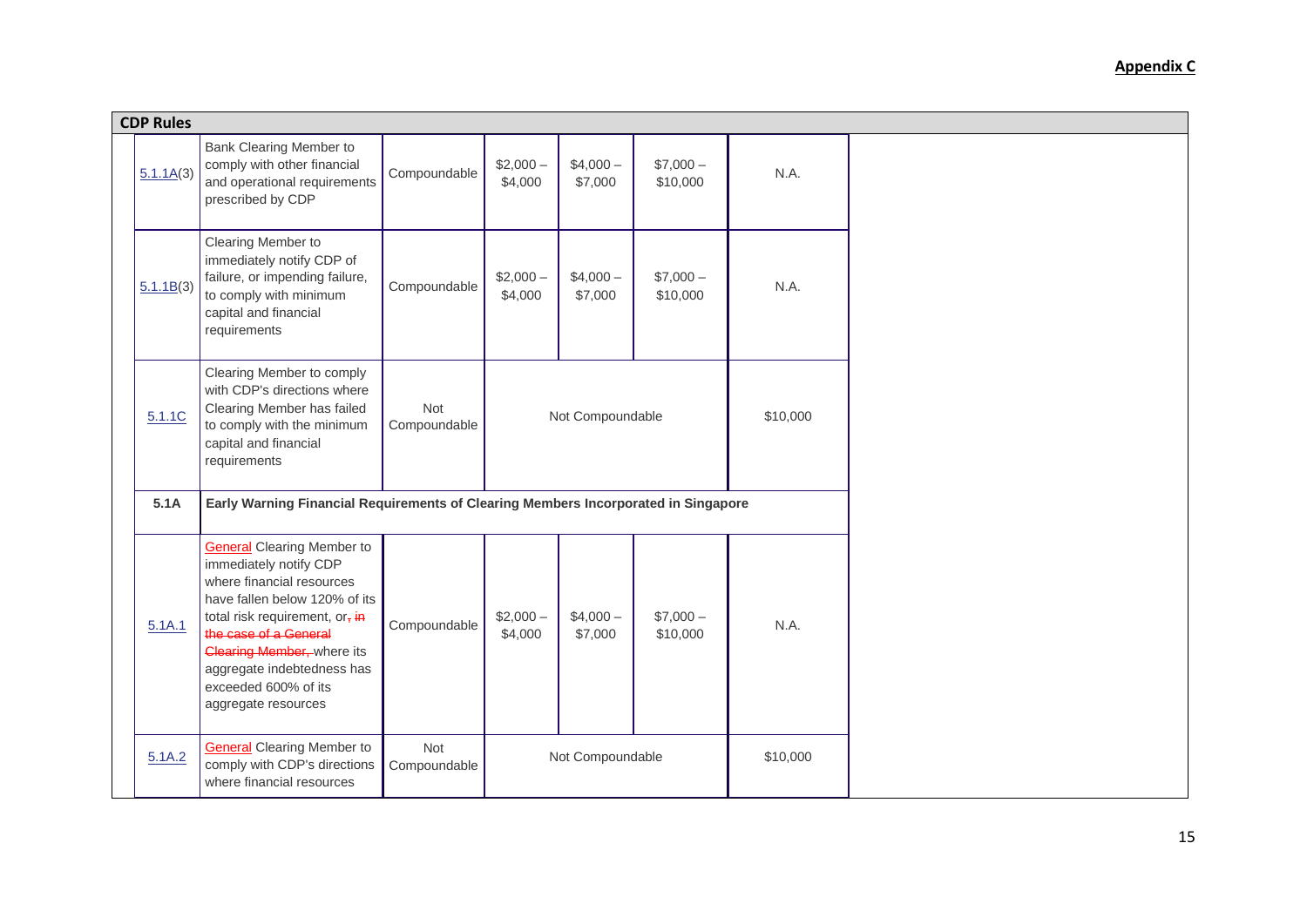| <b>CDP Rules</b> |                                                                                                                                                                                                                                                        |                     |                      |                      |                       |          |  |
|------------------|--------------------------------------------------------------------------------------------------------------------------------------------------------------------------------------------------------------------------------------------------------|---------------------|----------------------|----------------------|-----------------------|----------|--|
|                  | have fallen below 120% of its<br>total risk requirement                                                                                                                                                                                                |                     |                      |                      |                       |          |  |
| 5.1A.3           | General Clearing Member to<br>comply with CDP's directions<br>where aggregate<br>indebtedness has exceeded<br>600% of aggregate<br>resources                                                                                                           | Not<br>Compoundable | Not Compoundable     |                      |                       | \$10,000 |  |
| 5.1B             | Notification Requirements of Clearing Members Incorporated in Singapore                                                                                                                                                                                |                     |                      |                      |                       |          |  |
| 5.1B.1           | Clearing Member to<br>immediately notify CDP<br>where financial resources<br>have fallen below 150% of<br>total risk requirement or of<br>any reportable event in<br>relation to its regulatory<br>capital and liquidity ratios                        | Compoundable        | $$2,000-$<br>\$4,000 | $$4,000-$<br>\$7,000 | $$7,000-$<br>\$10,000 | N.A.     |  |
| 5.1B.2           | Clearing Member to comply<br>with other notification<br>requirements and conditions<br>prescribed by CDP                                                                                                                                               | Compoundable        | $$2,000-$<br>\$4,000 | $$4,000-$<br>\$7,000 | $$7,000-$<br>\$10,000 | N.A.     |  |
| 5.1B.3           | Clearing Member to comply<br>with CDP's directions where<br>financial resources have<br>fallen below 150% of its total<br>risk requirement or that a<br>reportable event in relation to<br>its regulatory capital and<br>liquidity ratios has occurred | Not<br>Compoundable |                      | Not Compoundable     |                       | \$10,000 |  |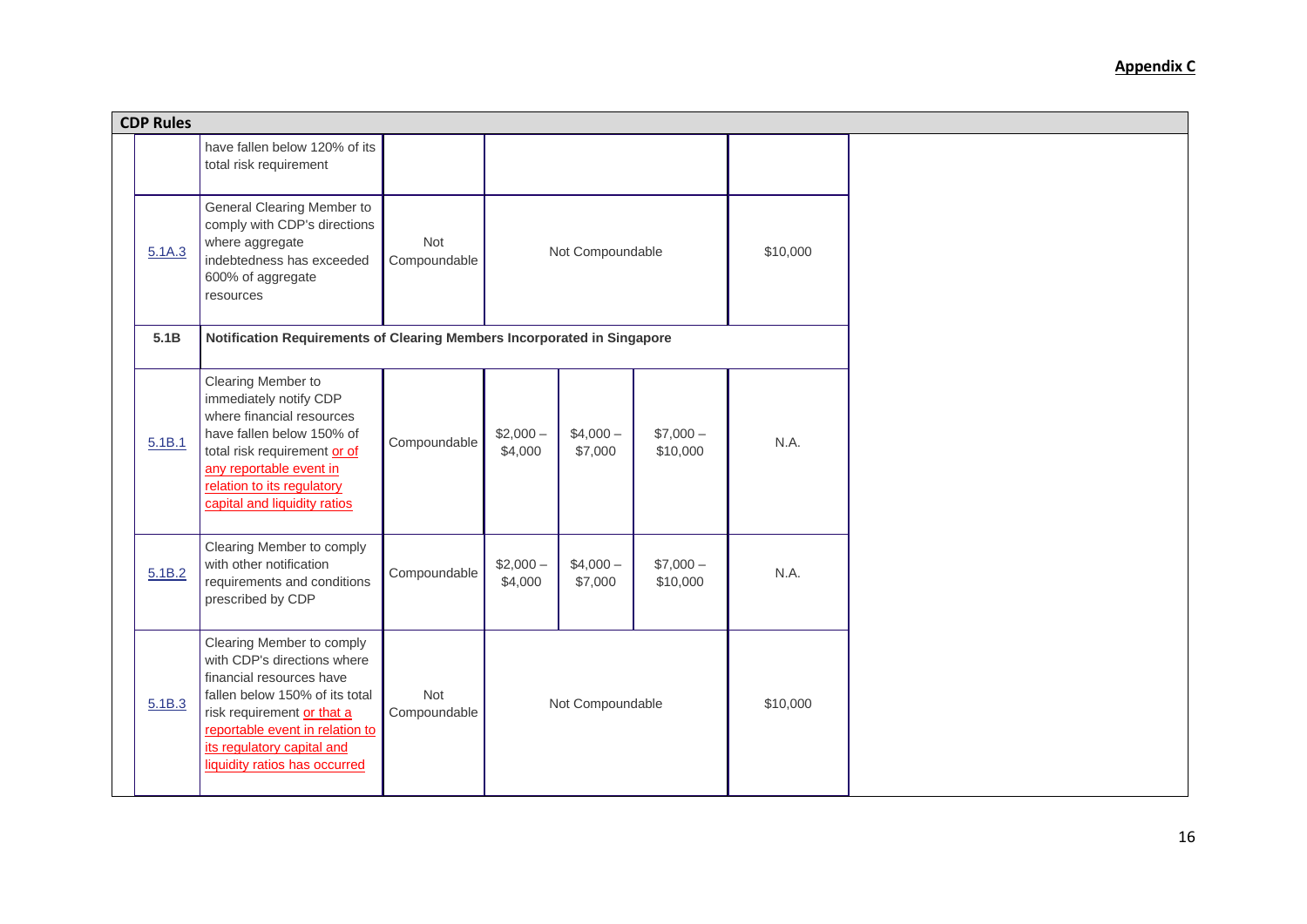| <b>CDP Rules</b> |                                                                                                                                                                                                  |              |                      |                      |                       |      |
|------------------|--------------------------------------------------------------------------------------------------------------------------------------------------------------------------------------------------|--------------|----------------------|----------------------|-----------------------|------|
| 5.1D             | Minimum Capital and Financial Requirements of Clearing Members Incorporated Outside Singapore                                                                                                    |              |                      |                      |                       |      |
| 5.1D.1(1)        | General Clearing Member to<br>maintain base capital<br>requirements                                                                                                                              | Compoundable | $$2,000-$<br>\$4,000 | $$4,000-$<br>\$7,000 | $$7,000-$<br>\$10,000 | N.A. |
| 5.1D.1(2)        | General Clearing Member to<br>meet adjusted net head<br>office funds requirement                                                                                                                 | Compoundable | $$2,000-$<br>\$4,000 | $$4,000-$<br>\$7,000 | $$7,000-$<br>\$10,000 | N.A. |
| 5.1D.1(3)        | General Clearing Member to<br>meet aggregate<br>indebtedness requirement                                                                                                                         | Compoundable | $$2,000-$<br>\$4,000 | $$4,000-$<br>\$7,000 | $$7,000-$<br>\$10,000 | N.A. |
| 5.1D.1(4)        | General Clearing Member to<br>comply with other financial<br>and operational requirements<br>prescribed by CDP                                                                                   | Compoundable | $$2,000-$<br>\$4,000 | $$4,000-$<br>\$7,000 | $$7,000-$<br>\$10,000 | N.A. |
| 5.1D.2(1)        | <b>Bank Clearing Member to</b><br>maintain base capital<br>requirement Bank Clearing<br>Member to meet cash and/or<br>acceptable government<br>securities requirement                            | Compoundable | $$2,000-$<br>\$4,000 | $$4,000-$<br>\$7,000 | $$7,000-$<br>\$10,000 | N.A. |
| 5.1D.2(2)        | <b>Bank Clearing Member to</b><br>comply with RRA Financial<br><b>RequirementsBank Clearing</b><br>Member to meet net head<br>office funds and adjusted net<br>head office funds<br>requirements | Compoundable | $$2,000-$<br>\$4,000 | $$4,000-$<br>\$7,000 | $$7,000-$<br>\$10,000 | N.A. |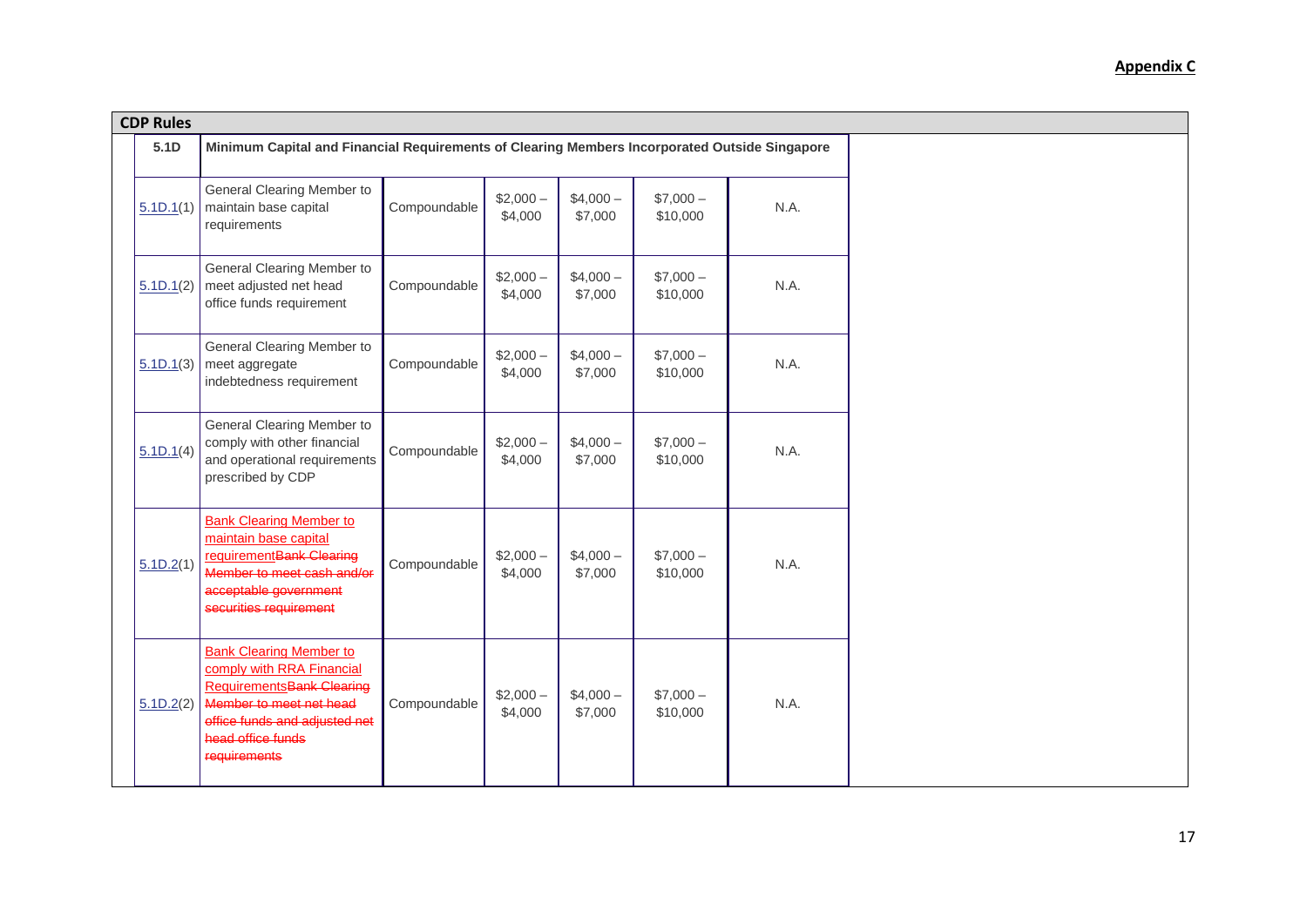| <b>CDP Rules</b> |                                                                                                                                                                                                                                                                                                                                           |                            |                      |                      |                       |          |  |
|------------------|-------------------------------------------------------------------------------------------------------------------------------------------------------------------------------------------------------------------------------------------------------------------------------------------------------------------------------------------|----------------------------|----------------------|----------------------|-----------------------|----------|--|
| 5.1D.2(3)        | Bank Clearing Member to<br>meet other financial and<br>operational requirements<br>prescribed by CDP                                                                                                                                                                                                                                      | Compoundable               | $$2,000-$<br>\$4,000 | $$4,000-$<br>\$7,000 | $$7,000-$<br>\$10,000 | N.A.     |  |
| 5.1D.3           | Clearing Member to<br>immediately notify CDP of<br>failure, or impending failure,<br>to meet minimum capital and<br>financial requirements                                                                                                                                                                                                | Compoundable               | $$2,000-$<br>\$4,000 | $$4,000-$<br>\$7,000 | $$7,000-$<br>\$10,000 | N.A.     |  |
| 5.1D.4           | Clearing Member to comply<br>with CDP's directions where<br>Clearing Member has failed<br>to meet minimum capital and<br>financial requirements                                                                                                                                                                                           | Not<br>Compoundable        |                      | Not Compoundable     |                       | \$10,000 |  |
| 5.1DA            | <b>Bank Clearing Member to</b><br>comply with Liquidity<br><b>Resource Requirement</b>                                                                                                                                                                                                                                                    | <b>Not</b><br>Compoundable | Not Compoundable     |                      |                       | \$10,000 |  |
| 5.1E             | Early Warning Financial Requirements of Clearing Members Incorporated Outside Singapore                                                                                                                                                                                                                                                   |                            |                      |                      |                       |          |  |
| 5.1E.1           | <b>General Clearing Member to</b><br>immediately notify CDP<br>where adjusted net head<br>office funds or cash and/or<br>acceptable government<br>securities deposited with<br>CDP have fallen below 120%<br>of total risk requirement, or in<br>the case of a General<br><b>Clearing Member, where its</b><br>aggregate indebtedness has | Compoundable               | $$2,000-$<br>\$4,000 | $$4,000-$<br>\$7,000 | $$7,000-$<br>\$10,000 | N.A.     |  |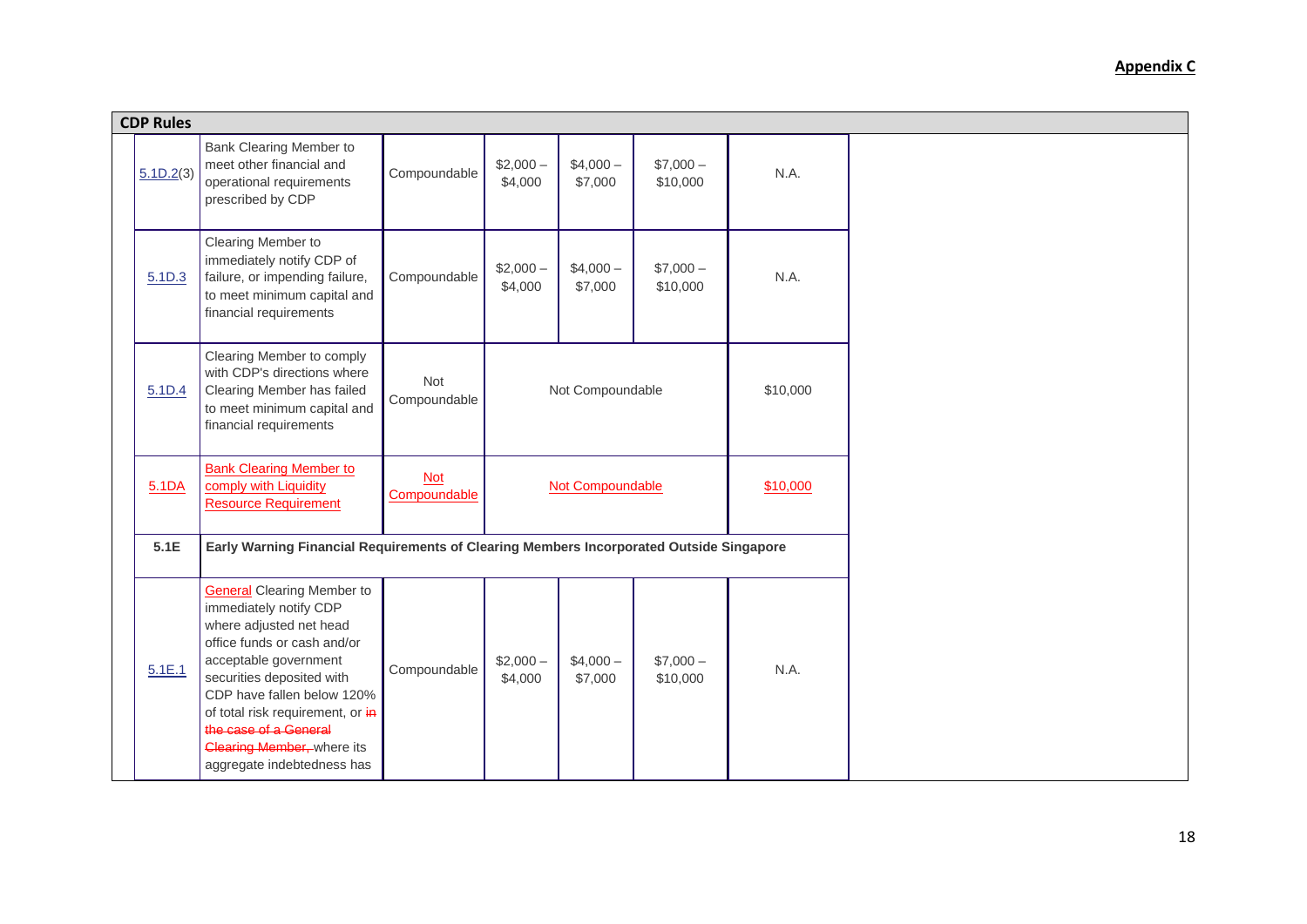| <b>CDP Rules</b> |                                                                                                                                                                                                                                                                                                                                             |                            |                      |                      |                       |          |  |
|------------------|---------------------------------------------------------------------------------------------------------------------------------------------------------------------------------------------------------------------------------------------------------------------------------------------------------------------------------------------|----------------------------|----------------------|----------------------|-----------------------|----------|--|
|                  | exceeded 600% of<br>aggregate resources                                                                                                                                                                                                                                                                                                     |                            |                      |                      |                       |          |  |
| 5.1E.2           | <b>General Clearing Member to</b><br>comply with CDP's directions<br>where adjusted net head<br>office funds or cash and/or<br>acceptable government<br>securities deposited with<br><b>CDP</b> -have fallen below 120%<br>of total risk requirement                                                                                        | <b>Not</b><br>Compoundable |                      | Not Compoundable     |                       | \$10,000 |  |
| 5.1E.3           | General Clearing Member to<br>comply with CDP's directions<br>where aggregate<br>indebtedness has exceeded<br>600% of aggregate<br>resources                                                                                                                                                                                                | Not<br>Compoundable        | Not Compoundable     |                      |                       | \$10,000 |  |
| 5.1F             | Notification Requirements of Clearing Members Incorporated Outside Singapore                                                                                                                                                                                                                                                                |                            |                      |                      |                       |          |  |
| 5.1F.1           | Clearing Member to<br>immediately notify CDP<br>where Clearing Member's<br>adjusted net head office<br>funds or cash and/or<br>acceptable government<br>securities deposited with<br>CDP have fallen below 150%<br>of total risk requirement or of<br>any reportable event in<br>relation to its regulatory<br>capital and liquidity ratios | Compoundable               | $$2,000-$<br>\$4,000 | $$4,000-$<br>\$7,000 | $$7,000-$<br>\$10,000 | N.A.     |  |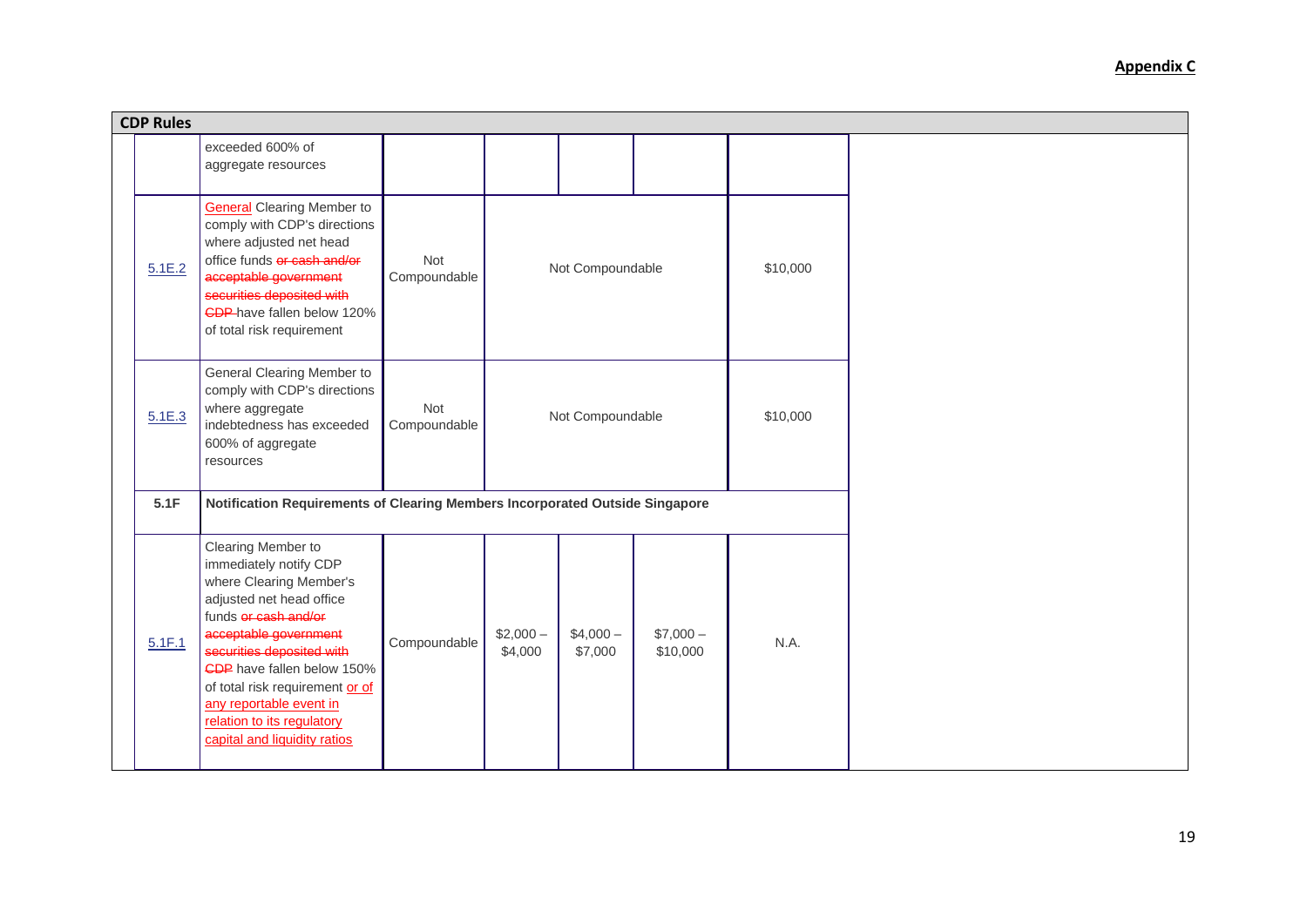| <b>CDP Rules</b> |                                                                                                                                                                                                                                                                                                                                                     |                            |                      |                      |                       |          |  |
|------------------|-----------------------------------------------------------------------------------------------------------------------------------------------------------------------------------------------------------------------------------------------------------------------------------------------------------------------------------------------------|----------------------------|----------------------|----------------------|-----------------------|----------|--|
| 5.1F.2           | Clearing Member to comply<br>with other notification<br>requirements prescribed by<br>CDP                                                                                                                                                                                                                                                           | Compoundable               | $$2,000-$<br>\$4,000 | $$4,000-$<br>\$7,000 | $$7,000-$<br>\$10,000 | N.A.     |  |
| 5.1F.3           | Clearing Member to comply<br>with CDP's directions where<br>adjusted net head office<br>funds or cash and/or<br>acceptable government<br>securities deposited with<br><b>CDP</b> have fallen below 150%<br>of total risk requirement or<br>that a reportable event in<br>relation to its regulatory<br>capital and liquidity ratios<br>has occurred | <b>Not</b><br>Compoundable |                      | Not Compoundable     |                       | \$10,000 |  |
| 5.8              | <b>Monthly Returns</b>                                                                                                                                                                                                                                                                                                                              |                            |                      |                      |                       |          |  |
| 5.8.1            | Clearing Member to submit<br>monthly returns to CDP by<br>time frame and 44th calendar<br>day of each month in format<br>specified by CDP                                                                                                                                                                                                           | Compoundable               | $$2,000-$<br>\$4,000 | $$4,000-$<br>\$7,000 | $$7,000-$<br>\$10,000 | N.A.     |  |
| 5.9              | <b>Appointment of Auditors and Audit Requirements</b>                                                                                                                                                                                                                                                                                               |                            |                      |                      |                       |          |  |
| 5.9.5            | <b>Bank Clearing Members to</b><br>furnish relevant forms<br>required under Rule 5.8.1,<br>annual accounts and<br>auditors' certificate within 5<br>months of the end of the                                                                                                                                                                        | Compoundable               | $$2,000-$<br>\$4,000 | $$4,000-$<br>\$7,000 | $$7,000-$<br>\$10,000 | N.A.     |  |